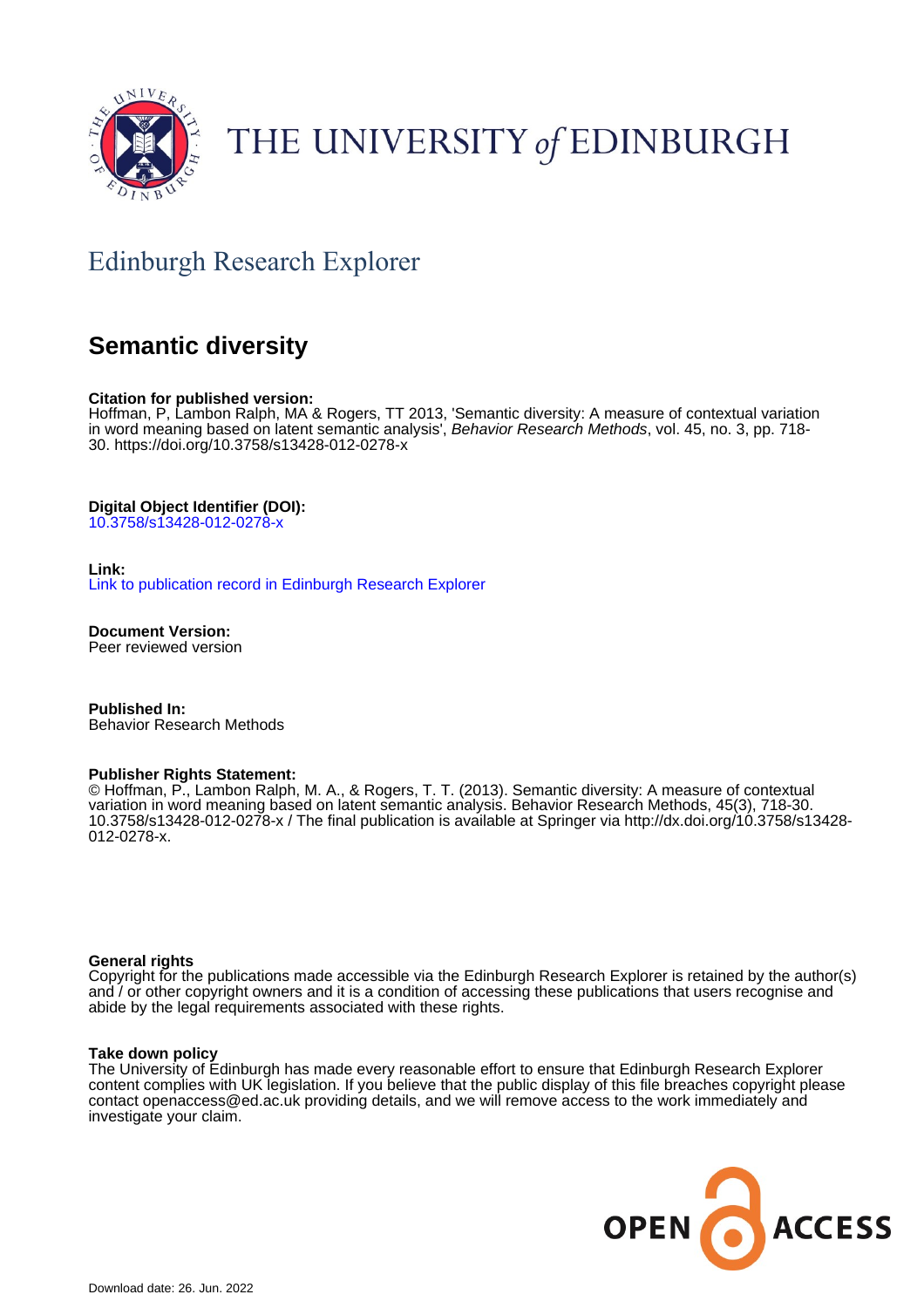## Semantic diversity: A measure of semantic ambiguity based on variability in the contextual usage of words

Paul HOFFMAN<sup>a\*</sup> Matthew A. LAMBON RALPH<sup>a</sup> Timothy T. ROGERS<sup>b</sup>

<sup>a</sup> Neuroscience and Aphasia Research Unit (NARU), University of Manchester, UK <sup>b</sup> University of Wisconsin-Madison

\* Correspondence to:

Dr. Paul Hoffman, Neuroscience and Aphasia Research Unit (NARU), Zochonis Building, School of Psychological Sciences, University of Manchester, Oxford Road, Manchester, M13 9PL, UK Tel: +44 (0) 161 275 7336 Fax: +44 (0) 161 275 2873 Email: paul.hoffman@manchester.ac.uk

Running header: Semantic diversity

### Acknowledgements

This research was supported by MRC programme grants (G0501632 and MR/J004146/1) and an NIHR senior investigator grant to MALR.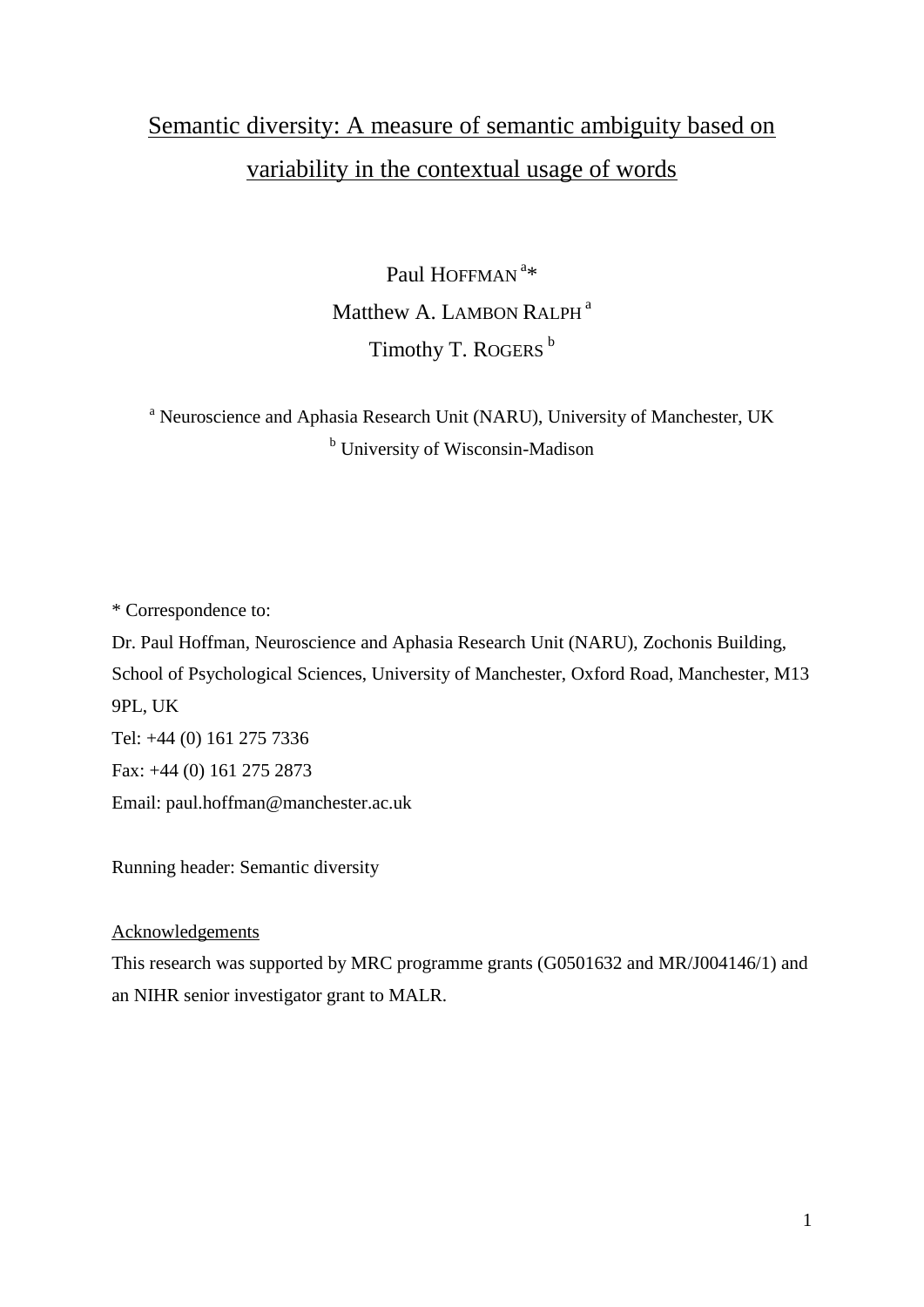#### Abstract

Semantic ambiguity is typically measured by summing the number of senses or dictionary definitions a word has. Such measures are somewhat subjective and may not adequately capture the full extent of variation in word meaning, particularly for polysemous words that can be used in many different ways with subtle shifts in meaning. Here, we describe an alternative, computationally-derived measure of ambiguity based on the proposal that the meanings of words vary continuously as a function of their context. On this view, words that appear in a wide range of contexts on diverse topics are more variable in meaning than those that appear in a restricted set of similar contexts. To quantify this variation, we performed latent semantic analysis on a large text corpus to estimate the semantic similarity of different linguistic contexts. From these estimates, we calculated the degree to which the different contexts associated with a given word vary in their meanings. We term this quantity a word's *semantic diversity* (SemD). We suggest that this approach provides an objective way of quantifying the subtle, context-dependent variation in word meaning that is often present in language. We demonstrate that SemD is correlated with other measures of ambiguity and contextual variability, as well as with frequency and imageability. We also show that SemD is a strong predictor of performance in semantic judgements in healthy individuals and patients with semantic deficits, and accounts for unique variance beyond that of other predictors. SemD values for over 30,000 English words are provided as supplementary materials.

Keywords: semantic cognition; semantic ambiguity; polysemy; linguistic context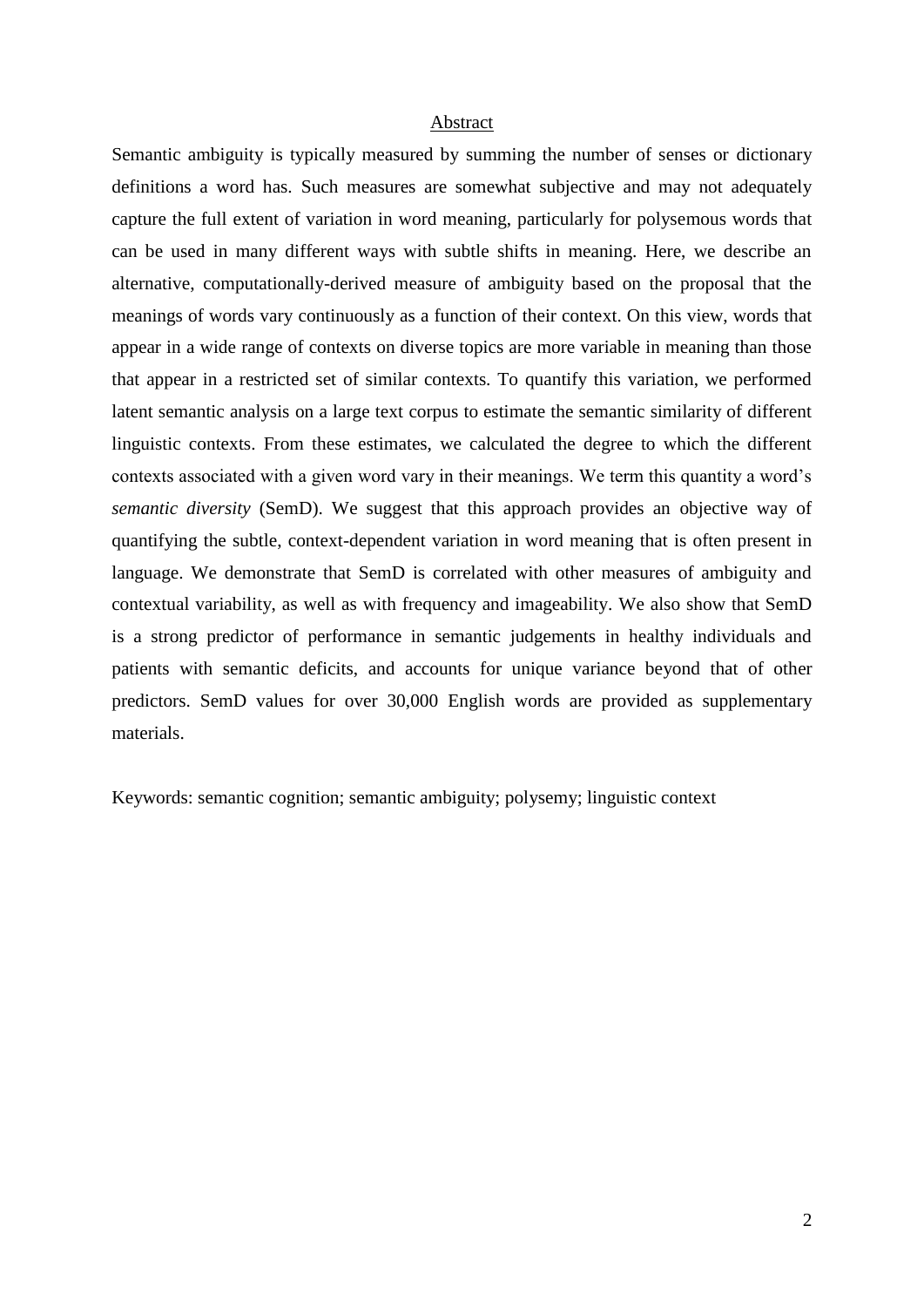#### Introduction

Language is a remarkably complex and versatile system of communication. With a finite vocabulary, people can express a near-infinite number of sentiments and this is in part because most words can express a range of different ideas in different situations. This flexibility in word usage is undoubtedly useful but comes with a cost: in some circumstances, the correct interpretation of a word is ambiguous. Sometimes the ambiguity is obvious and extreme, as in the case of homonyms with multiple unrelated meanings. "Bark," for instance, can refer to the sound made by a dog or to the covering of a tree and the correct interpretation depends entirely on the linguistic and situational context in which the word appears. In the case of polysemous words, the ambiguity is more graded and subtle. For example, "chance" can denote a situation governed by luck ("It's down to chance"), an opportunity that may arise in the future ("I'll do it when I get a chance") or a risky option ("Take a chance"). These different senses are distinct but clearly related.

Semantic ambiguity can have a strong influence on language processing and comprehension, particularly when words appear in impoverished contexts. In semantic tasks, such as judging the relatedness of words or making categorisation judgements, subjects are required to focus on a specific interpretation of each word and ambiguous words suffer a processing disadvantage as a consequence (Hino, Lupker, & Pexman, 2002; Piercey & Joordens, 2000). In contrast, in single word recognition tasks like lexical decision or reading aloud of single words, meaning provides important feedback to phonological and orthographic levels of representation but it is not necessary to settle on a specific meaning. In these cases an ambiguity *advantage* is often observed (Borowsky & Masson, 1996; Rodd, 2004; Rodd, Gaskell, & Marslen-Wilson, 2002; Woollams, 2005; Yap, Tan, Pexman, & Hargreaves, 2011).

The critical question we consider in this study is the following: what makes a word ambiguous? The commonly accepted answer is that words are ambiguous if they have more than one sense or meaning. This raises a further question, however, to which the answer is inevitably subjective: how different must two uses of a word be for them to qualify as separate senses? The answer seems straight-forward for words like *bark* that have two entirely separate meanings, but is more troublesome for polysemous words like *chance*. Some lexicographers are "lumpers" who classify each word using as few senses as possible. Others are "splitters" who are more willing to accept variation in usage as indicating distinct senses. In either case, both theorists assume that each word can be captured by a limited number of discrete senses. Accordingly, most psycholinguistic studies of ambiguity classify words as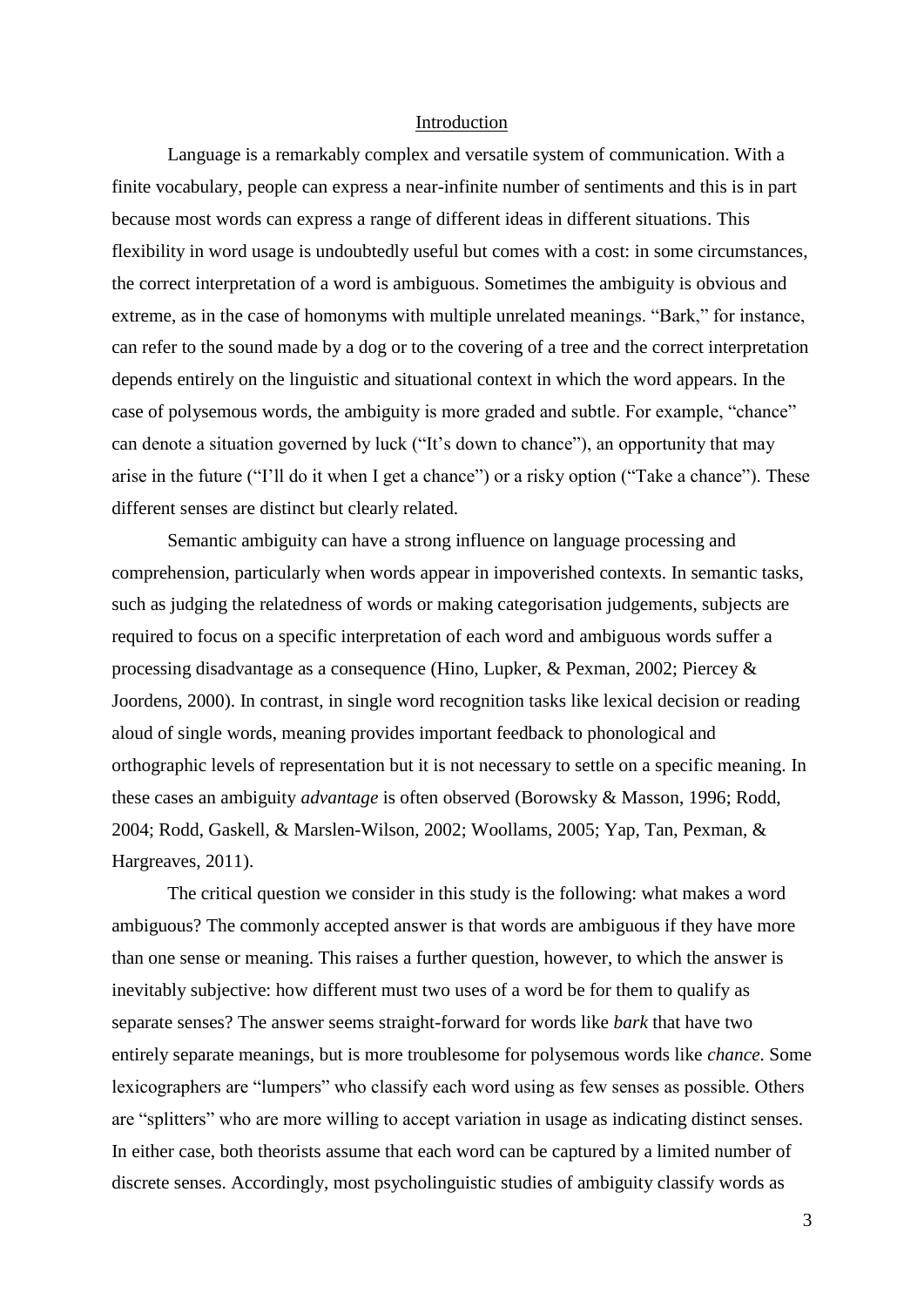either ambiguous or unambiguous based on the number of senses they have in dictionaries or on subjects' ratings of number of meanings (Borowsky & Masson, 1996; Hino & Lupker, 1996; Hino, et al., 2002; Kellas, Ferraro, & Simpson, 1988; Rodd, 2004; Rodd, et al., 2002).

In this paper, we describe an alternative measure of semantic ambiguity which discards the assumption that words have a discrete number of distinct senses or meanings. Instead we assume, in common with a variety of different computational approaches to language processing (Cruse, 1986; Elman, 1990; Landauer, 2001; McClelland, St. John, & Taraban, 1989; Rodd, Gaskell, & Marslen-Wilson, 2004; Rogers & McClelland, 2004), that a word's meaning varies continuously depending upon the particular contexts in which it appears (Cruse, 1986; Landauer, 2001). On this view, two uses of the same word are never truly identical in meaning, as their precise connotation in each case depends on the immediate linguistic and environmental context. Some words will tend to be used only in quite similar contexts, and so their meanings in each usage will vary only subtly. Other words will appear in a broad variety of quite different contexts, and so will have quite diverse meanings. The degree to which a word's meaning seems ambiguous thus depends upon the diversity of contexts in which it can appear. Viewed in this way, the small number of discrete senses lexicographers assign to words are an attempt to segment this continuous, context-dependent variation.

To illustrate this idea, consider the words *perjury* and *predicament*, neither of which are polysemous (according to the Wordnet lexical database). Though both words have a single definition, they vary in the degree to which they are tied to a particular context. *Perjury* occurs in a very restricted range of situational and linguistic contexts, relating to courtrooms and legal proceedings. From the word alone, one can infer a great deal of information about the situation: for instance, that the agent committing perjury is a witness in a trial and has told a lie under oath, likely under questioning by a lawyer and in front of a judge. In contrast, *predicament*, though always referring to a difficult dilemma, can be used in a wide variety of contexts: the word is just as appropriate describing a cat stuck in a tree as it is describing a world leader caught in a diplomatic crisis. Without additional context, one can infer very little about the situation in which the word has been deployed. Although most people would judge the core meaning of *predicament* to be the same in these two cases, each has a rather different semantic "flavour", since the context alters the way we interpret the word. This difference in contextual variability between *perjury* and *predicament* is not captured by the traditional definition of semantic ambiguity, since neither word is thought to have multiple senses. One way of measuring these differences is to estimate the degree to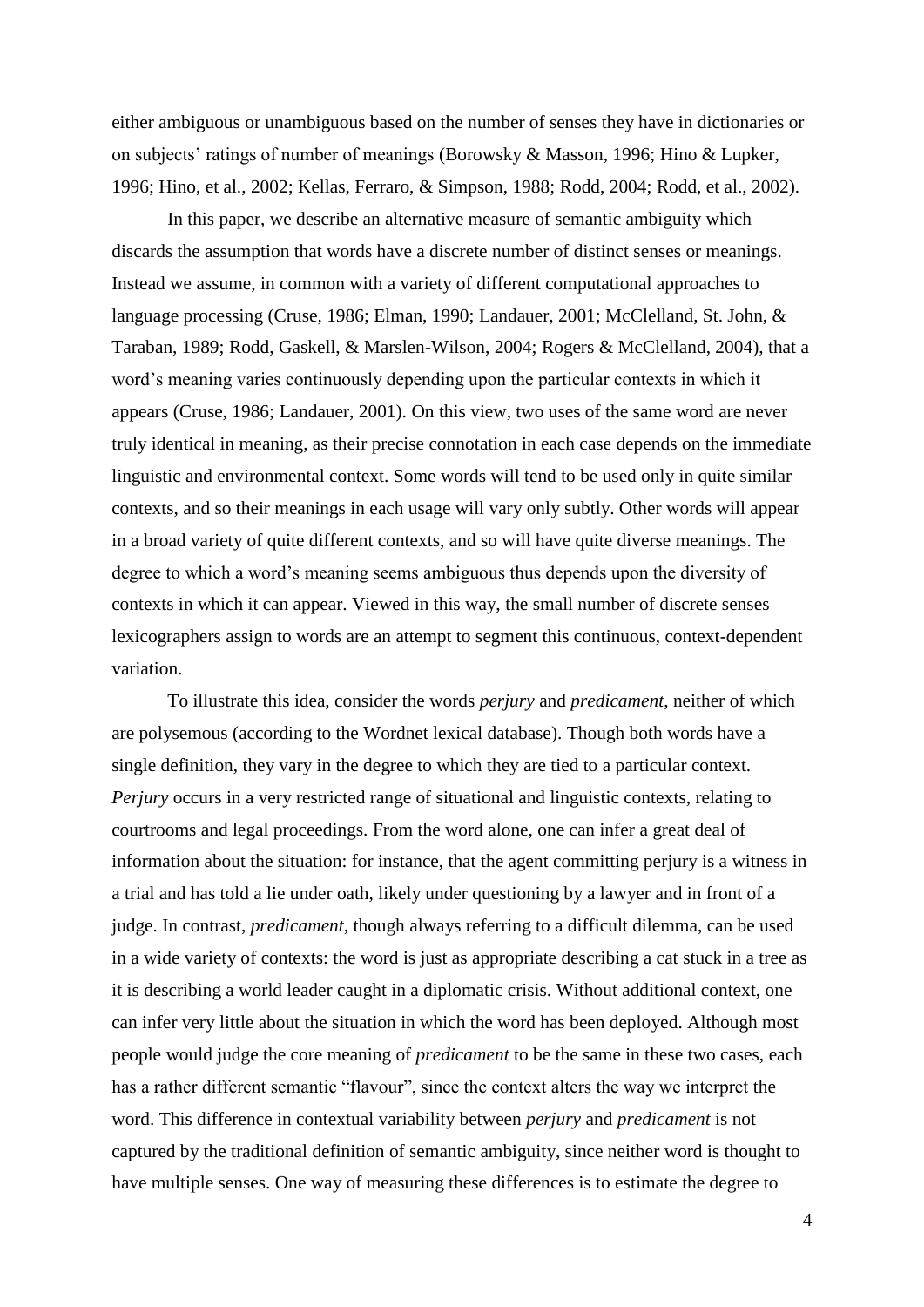which the different contexts in which a given word appears vary in their meanings: the contexts in which *perjury* occurs likely are more similar in meaning overall, whereas the contexts in which *predicament* occurs likely differ substantially. We have termed this quantity "semantic diversity" (SemD; Hoffman, Rogers, & Lambon Ralph, 2011).

The goals of this paper are to present one way of estimating SemD through the use of latent semantic analysis (LSA; Landauer and Dumais, 1997) and to investigate how this SemD measure relates to other psycholinguistic variables associated with semantic ambiguity. We also demonstrate that SemD can predict performance in semantic judgements in healthy and semantically-impaired individuals more successfully than traditional ambiguity measures. Finally, we provide as supplementary materials SemD values for 31,739 English words.

#### Related prior work

We are not the first to consider contextual influences on lexico-semantic processing. Schwanenflugel and Shoben (1983) proposed that that *context availability* – the ease with which a word brings to mind a particular context – influences word recognition (see also Galbraith & Underwood, 1973; Schwanenflugel, Harnishfeger, & Stowe, 1988). They asked participants to rate this quality for various words on a Likert scale and found that words were recognised more quickly if it was easy to generate contexts for them. It seems reasonable to suppose that the availability of a word's context may be related to the variability of the contexts in which it appears: presumably when these contexts are more restricted (as in the case of "perjury"), contextual details become more readily available. Yet this relationship is indirect and not perfectly transparent. For instance, a word like "obstacle" may bring to mind a particular concrete context very strongly (e.g., a herd of cows standing in the middle of a road - a reasonably common occurrence in rural England). This word can also, however, be used in a variety of more abstract situations (e.g., obstacles to career advancement) that do not lend themselves so readily to the construction of a mental image. So the availability of a particular context does not necessarily preclude the existence of a wide range of other potential contexts that do not come to mind as easily. Approaches based on subjective ratings have additional disadvantages more generally. First, data collection is resource-intensive if one is interested in obtaining this quantity across a pool of many thousands of words. Second, it is not clear exactly how subjects arrive at their decisions in such studies, particularly when introduced to an unfamiliar concept like contextual availability or variability. It could be the case, for example, that when subjects are asked how many different contexts they associate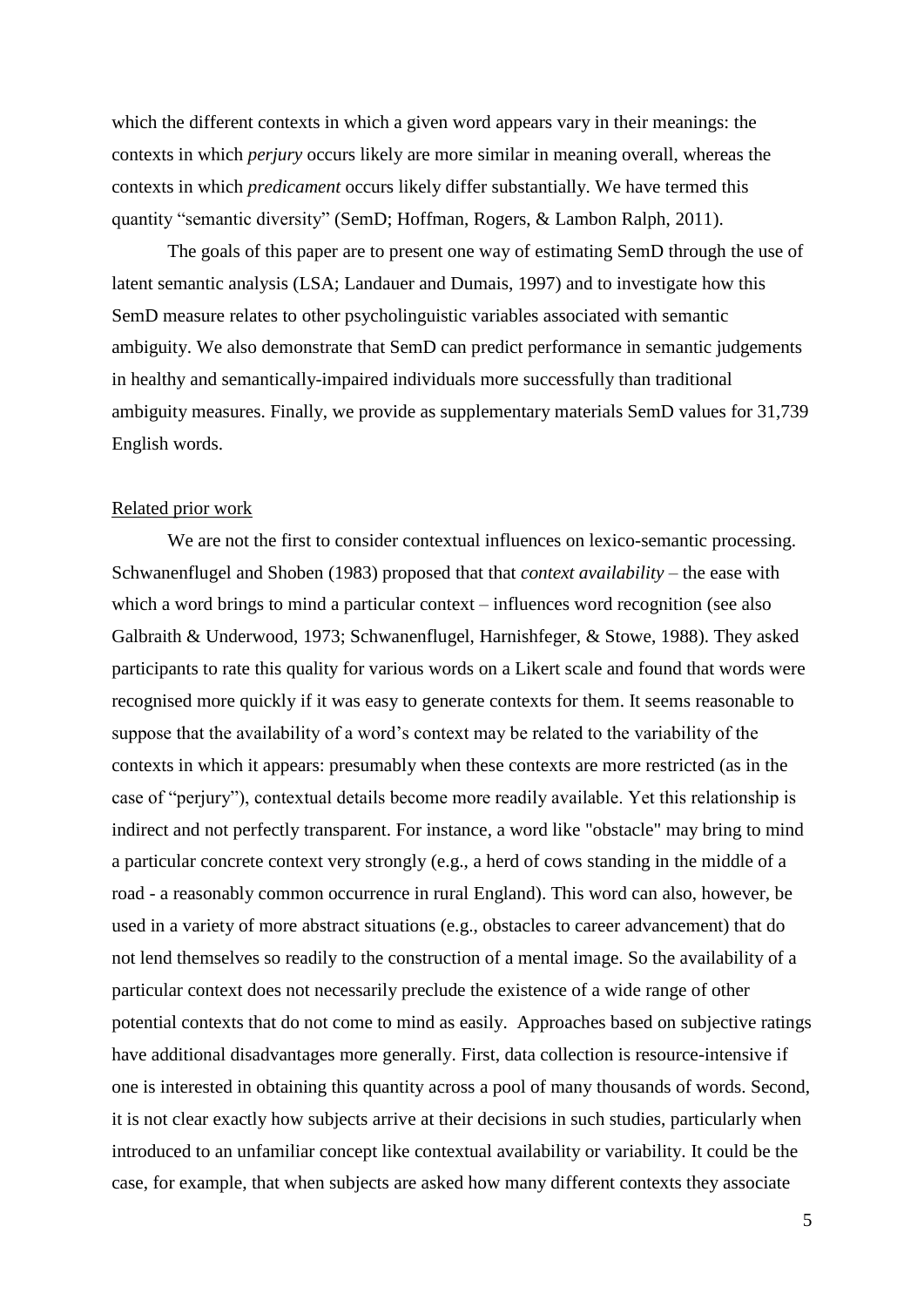with a word, they assume that more frequently occurring words appear in more diverse contexts and base their decision on overall familiarity with the word.

Adelman et al. (2006) adopted a more objective, corpus-based approach to measuring contextual variability. They simply counted the number of documents in a text corpus that contain a given word. The authors called this measure *contextual diversity,* and demonstrated that it was a better predictor of word recognition speed than log word frequency. Though this quantity is useful, it is unlikely to reflect the context-dependent variation in word meaning that we are interested in for current purposes (and we note that the authors made no such claim for it). One clue to this is the very strong correlation between contextual diversity and simple (log) word frequency. They are correlated with  $r > 0.95$ , suggesting that contextual diversity is principally associated with a word's frequency of occurrence rather than its meaning. The reason why contextual diversity, as defined by Adelman et al., is unlikely to capture variability in meaning is that it does not take into account the degree of similarity between the various contexts in which a word appears. *Tax*, for example, might appear in a large number of documents in total, but if all of those documents relate to similar financial matters then the word is not associated with a particular breadth of semantic information. Another word might appear in fewer documents overall, yet be more diverse if those documents span a broader range of topics.

McDonald and Shillcock (2001) also developed a corpus-based method, defining a measure they called *contextual distinctiveness* that measures the predictability of a word's immediate context. For each appearance of a particular word in their corpus, they analysed the distribution of words occurring within a 10-word window. The central idea here is that a word's immediate neighbourhood is partially predictable when the word occurs in only a narrow range of local contexts, but is less predictable if the local neighbourhood contains many different contexts. For instance, the neighbourhood around the word "amok" is partially predictable because it almost always contains the word "run." Unlike the Adelman et al. (2006) measure, this approach takes into account the similarity of a word's local contexts. With regard to measuring contextual variation in a word's meaning, however, the 10-word window seems too narrow to encompass the broader theme and topic of each context. Instead, the measure is strongly influenced by the particular phrases in which words occur (like the "run amok" example above). This issue is illustrated by number words (e.g., *five*), which occur in a highly constrained set of contexts according to this measure, because they often appear in the immediate vicinity of other numbers and units of measure. When considering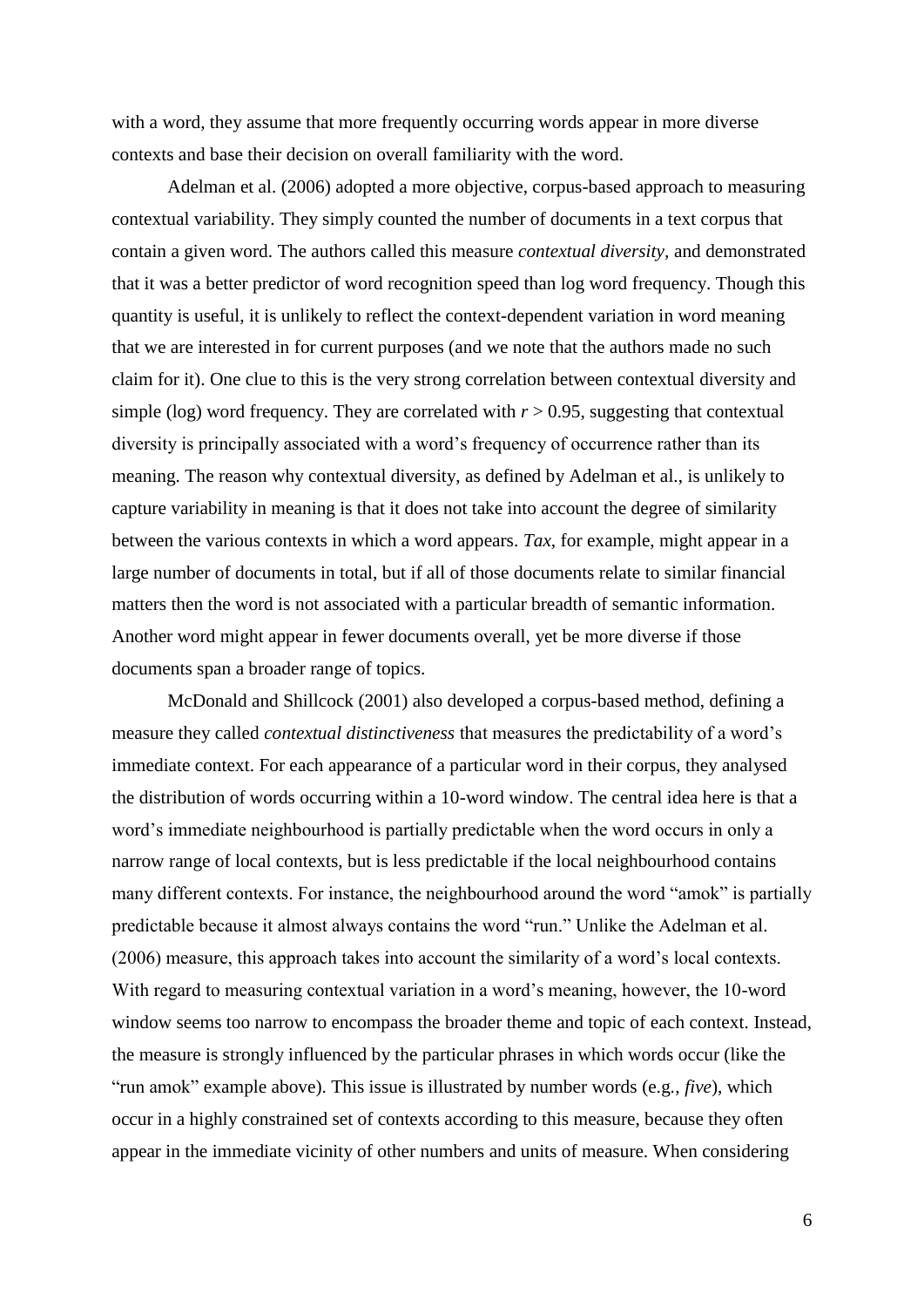the broader linguistic context, however, we would expect number words to be highly diverse because they can be used in a wide range of different situations.

Our approach to measuring semantic diversity adapts the objective corpus approaches pioneered by Adelman et al. (2006) and McDonald and Shillcock (2001), with the specific goal of measuring the degree to which the various contexts associated with a given word are similar in their general meaning. Toward this end, we developed an approach based on latent semantic analysis (LSA), one of a number of techniques that use patterns of word cooccurrence to construct high-dimensional semantic spaces (Griffiths, Steyvers, & Tenenbaum, 2007; Landauer & Dumais, 1997; Lund & Burgess, 1996). The LSA method utilises a large corpus divided into a number of discrete contexts, where each context is a sample of text from a particular source. LSA then tabulates a co-occurrence matrix registering which words appear in which contexts. Each word is represented as a vector, with each element of the vector corresponding to its frequency of occurrence in a particular context. The underlying structure in the co-occurrence matrix is then extracted using a datareduction technique called singular value decomposition (SVD). This important step reveals *latent* higher-order relationships between words, based on their patterns of co-occurrence. SVD returns a lower-dimensional vector for each word (typically about 300 elements long), with the similarity structure of these vectors approximating the latent similarity structure of the original co-occurrence matrix. Thus word representations can, on this approach, be viewed as points in a high-dimensional space, with proximity between words indicating the degree to which the words appear in similar contexts (and thus the extent to which they have similar meanings).

Importantly for current purposes, the LSA process also places each individual context in the same high-dimensional semantic space, with the proximity of any two contexts reflecting their similarity in content. To calculate SemD for a particular word, we examined all of the contexts in which the word appeared and calculated their average similarity to one another. When the contexts were very similar to one another on average, this suggested that the word was associated with a fairly restricted set of meanings and was relatively unambiguous. When the contexts associated with a given word were quite dissimilar to one another, this suggested that the meaning of the word was more ambiguous. In a recent study, we demonstrated that SemD is an important factor in predicting the success of comprehension judgements in aphasic patients with comprehension impairments following stroke (Hoffman, Rogers, et al., 2011). The purpose of the present study was to describe our method for computing SemD in more detail, to explore the relationship between SemD and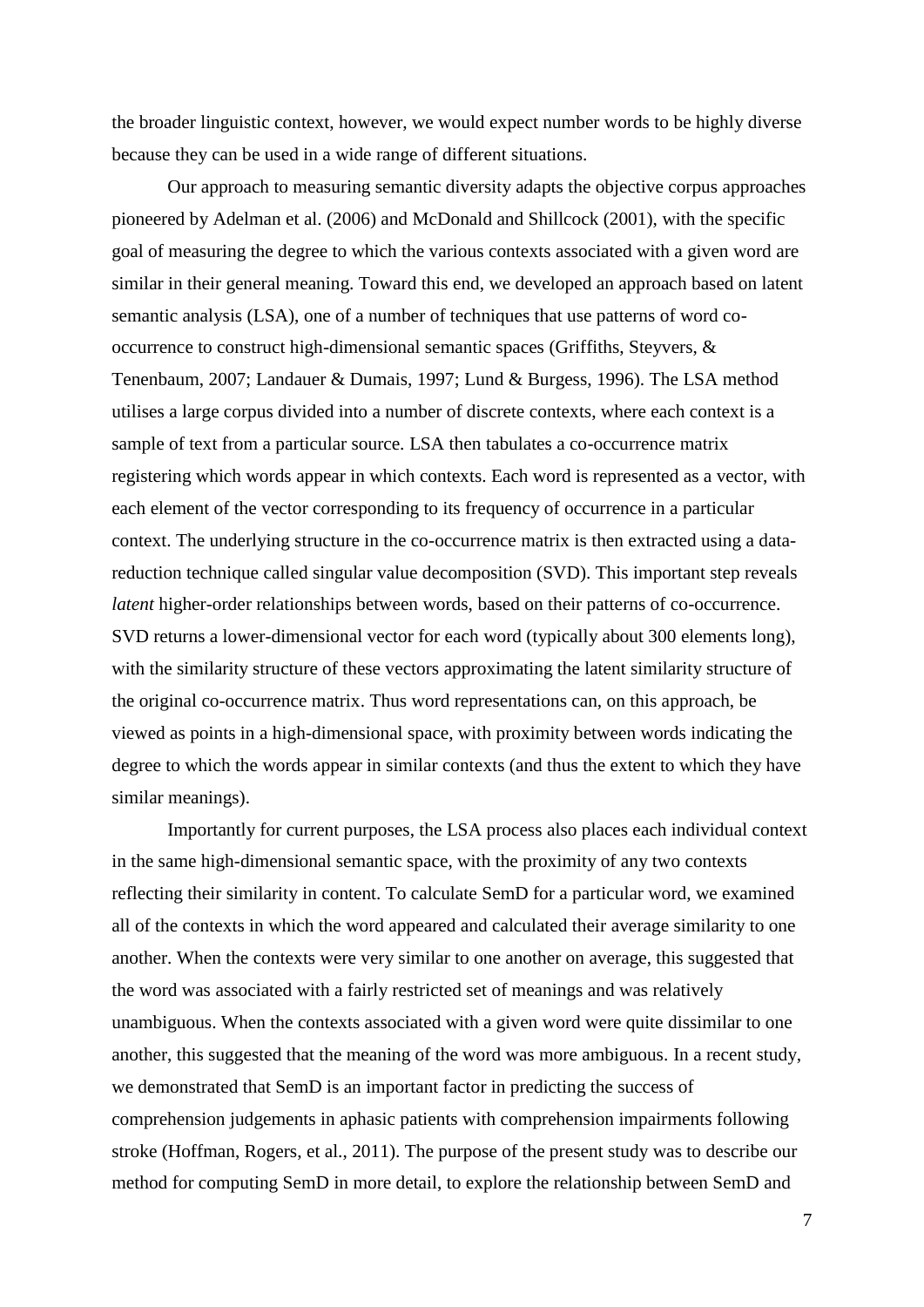other psycholinguistic measures of semantics and ambiguity, and to make available SemD values for 31,741 English words. We also extend our previous analyses by demonstrating that SemD successfully predicts semantic processing in healthy subjects as well as neuropsychological patients.

#### Method for calculating SemD

The method is summarised in Table 1. Our implementation of LSA used the written text portion of the British National Corpus (BNC; British National Corpus Consortium, 2007). We selected this corpus partly because our participants are British but primarily because, with a total size of 87 million words, even rather low frequency words occur in it many times. This is critical because in order to accurately assess the contextual variability of a word, it had to appear in enough different contexts to ensure that a few idiosyncratic or unrepresentative usages would not unduly distort the results. We applied a threshold of 40 contexts as the minimum number that a word should appear in to be included in the analysis. The BNC is made up of 3125 separate documents but many of these are very long (e.g., whole newspaper editions or book chapters). We therefore sub-divided each document into separate contexts of 1000 words in length, on the assumption that these smaller chunks were more likely to be tightly focused on a single topic than an entire document. There were 87,375 contexts in total. LSA was carried out using the General Text Parser (Giles, Wo, & Berry, 2002). Words were only included in the co-occurrence matrix if they appeared in at least 40 contexts and at least 50 times in the corpus as a whole. 38,544 words met these criteria. Morphological variants of the same lemma (e.g., *kick, kicks, kicked*) were treated as separate words. Prior to SVD, values in the matrix were log-transformed. The logs associated with each word were then divided by that word's entropy (H) in the corpus:

$$
H = \sum_{c} p_{c \log(p_c)}
$$

where *c* indexes the different contexts in which the word appears, and  $p_c$  denotes the word's frequency in the context divided by its total frequency in the corpus. These standard transformations were performed to reduce the influence of very high frequency function words whose patterns of occurrence are not relevant in generating the semantic space (Landauer & Dumais, 1997). SVD was then used to produce a solution with 300 dimensions,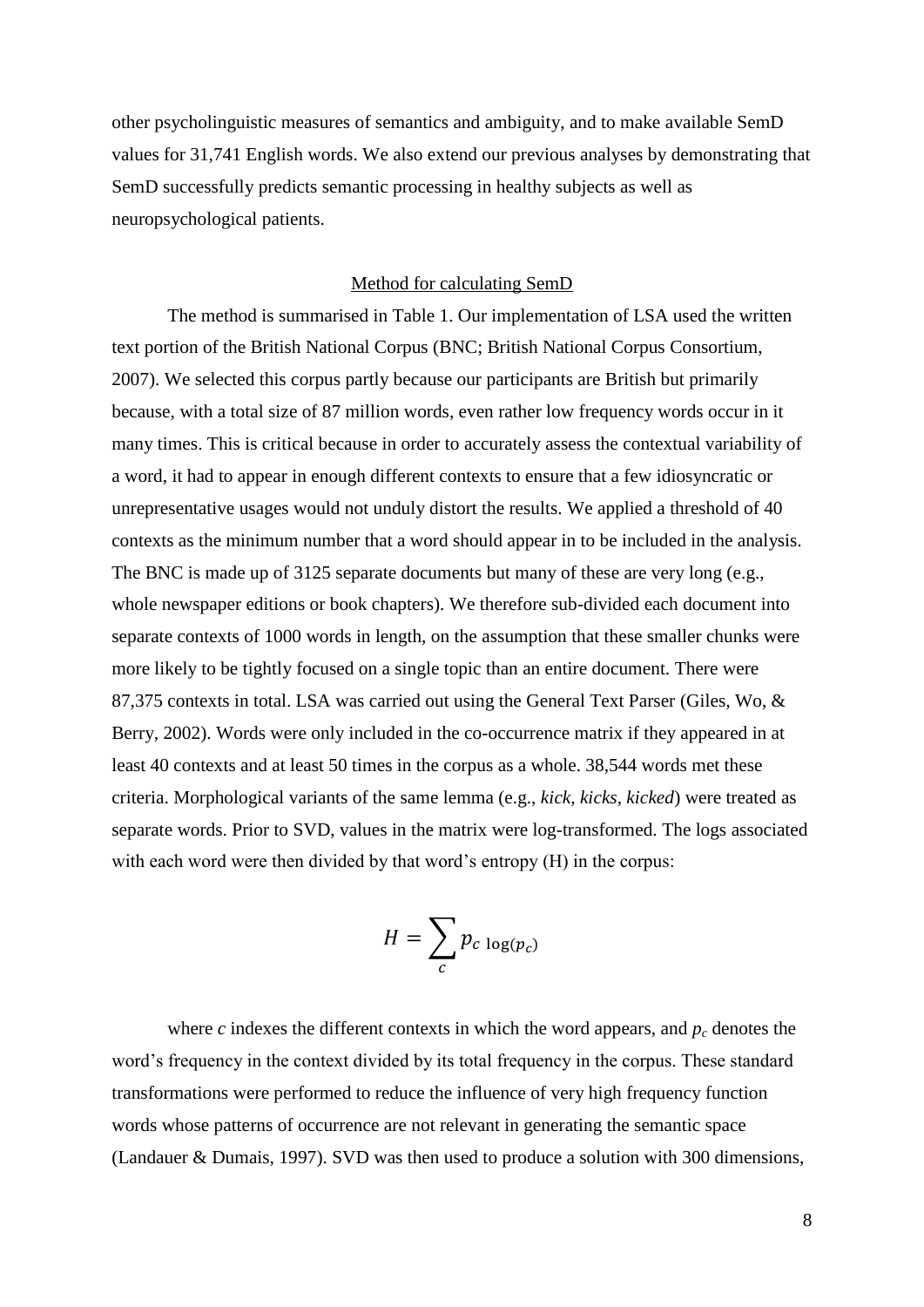which is in the region of optimum dimensionality for LSA models. The result of this process was two sets of vectors. First, there was a vector for each word in the corpus, describing its location in the semantic space. These are the vectors typically used in applications of LSA; similarity in the vectors of two words is thought to indicate similarity in their meaning. Second, there was a vector for each context we analysed, describing its location in the semantic space. We hypothesised that the similarity between the vectors of two contexts would indicate their similarity in semantic content. These context vectors were used in the calculation of SemD, described below.

#### Testing the word vectors in the LSA model

1

Our novel application of LSA involved using the context vectors to compute SemD values. Before proceeding with this stage, it was important to confirm that the LSA model we generated was an accurate approximation to semantic relationships – i.e., that the patterns of word similarity extracted from the corpus did indeed reflect genuine patterns in the English language. The word vectors of LSA spaces are typically assessed using standardised human comprehension tests. Landauer and Dumais (1997) tested their model with the synonym judgement section of the Test of English as a Foreign Language and found that its accuracy (64%) was comparable to that of non-native English speakers applying to American universities. Using the same approach, we tested our model using a neuropsychological test of synonym judgement (Jefferies, Patterson, Jones, & Lambon Ralph, 2009, which we return to later in the paper). Each trial consisted of a probe word and three choices, one of which had a similar meaning to the probe. We calculated the cosine between the vector representing the probe word and each of the three choices (the standard method for measuring distance between words in the LSA space) and judged the model to have "chosen" whichever choice had the highest cosine with the probe. It selected the correct option on 82% of trials. Native English speakers perform slightly better on this test – scores around 95% are typical. However, many of the model's errors occurred on trials with the highest error rates and longest RTs in human participants, indicating that the model's judgements of word similarity were a good approximation of human performance.<sup>1</sup>

 $<sup>1</sup>$  English speakers produced a correct response rate of 97% for the trials that the model completed correctly. In</sup> contrast, they were only 85% accurate for trials where the model made an error. Likewise, the mean reaction time for trials the model completed correctly was 1986ms, whereas it was 2726ms for the trials on which the model erred.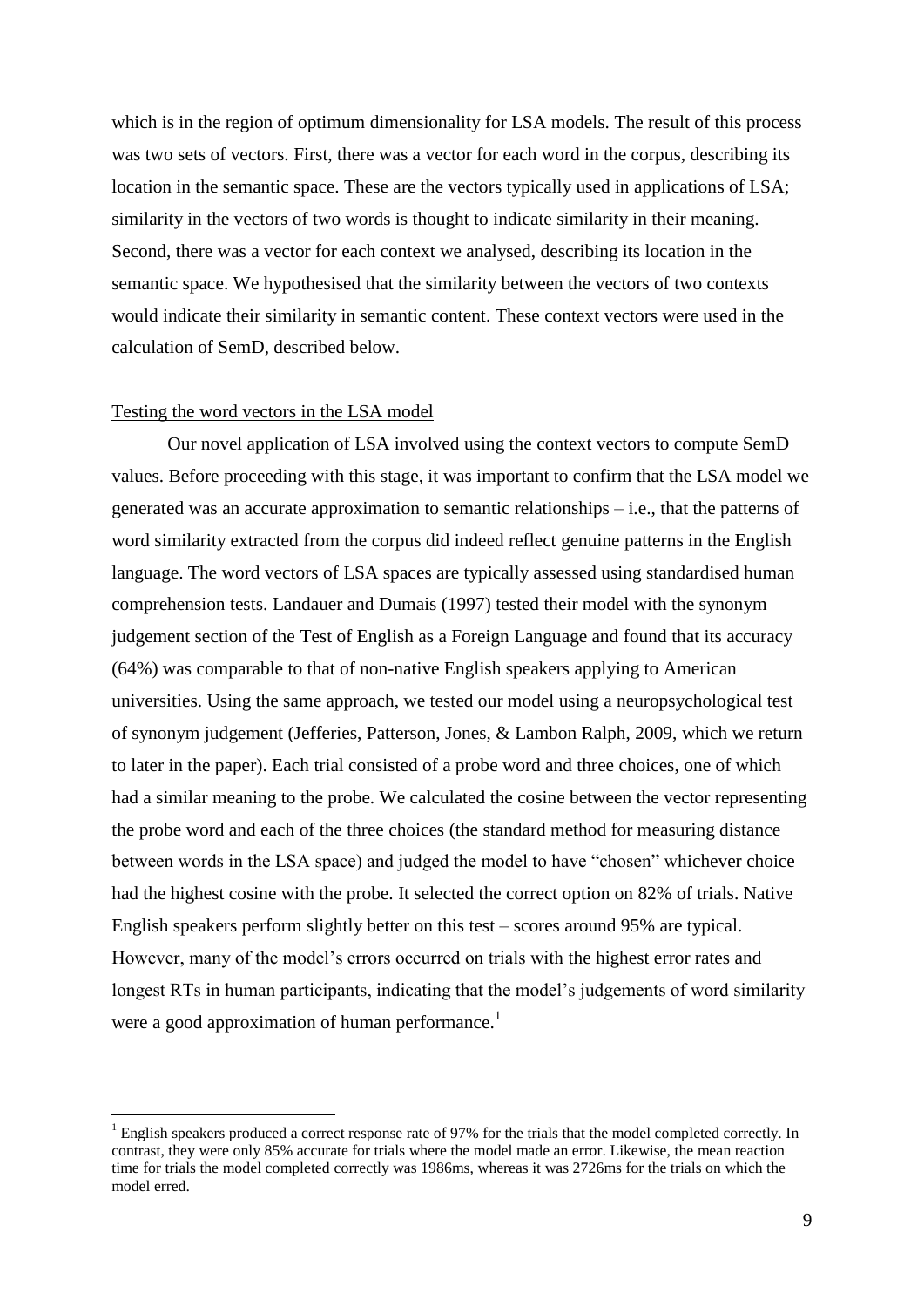#### Computing SemD from the LSA space

1

Having created and tested the LSA semantic space, we calculated SemD by making use of the semantic vectors generated for contexts. Just as a high cosine between the vectors representing two words is thought to indicate that they are related in meaning, a high cosine between the vectors for two contexts indicates that they are similar in topic. For a given word, we took all contexts in which it appeared and calculated the cosine between each pair of contexts in the set. We then took the mean of these cosines to represent the average similarity between any two contexts containing the word. $2$  The resulting values were log-transformed and their signs were reversed so that words appearing in more diverse contexts had higher values.

Using this method, we calculated SemD for all 38,544 words in the corpus. Figure 1 shows a histogram depicting the distribution of the words in the corpus across SemD values. Below the bars are three representative examples of words from each SemD band. The lowest values were obtained for words with highly specific meanings that were likely to occur in a restricted range of contexts. *Gastric*, for example, only appeared in medical discussions relating to the digestive system and these contexts were represented as very similar to one another in the LSA space. Higher values were obtained for words that can be used in a wide range of contexts and whose precise interpretation may be highly ambiguous.

To test the reliability of the technique, we also calculated SemD values using two alternative LSA spaces. The first was generated using the BNC but with each document divided into contexts of 250, rather than 1000, words in length. The smaller context size resulted in a four-fold increase in the number of contexts to be analysed, which meant that it was necessary to truncate the corpus slightly to ensure that the SVD could be calculated successfully. We did this by only analysing the first 50,000 words of each BNC document, which reduced the overall size of the corpus to 79 million words. SemD values derived from the 1000 and 250 word BNC spaces were strongly correlated ( $r = 0.90$ ;  $p < 0.0001$ ;  $N =$ 5004). We also created an LSA space using the TASA corpus (Zeno, Ivens, Millard, & Duvvuri, 1995). This corpus contains just over 13 million words and is designed to reflect the reading experience of American students from third grade up to college level. The documents in this corpus are much shorter than those in the BNC (average length  $= 278$  words) so each document was treated as a single context. Due to the shorter length of this corpus, we relaxed

<sup>&</sup>lt;sup>2</sup> In fact, the process of calculating cosines for *all* pairwise combinations of contexts would have been computationally prohibitive for very high frequency words that appeared in many thousands of contexts. To make the process more tractable, we analysed a maximum of 2000 contexts for each word. When a word appeared in more than 2000 contexts we randomly selected 2000 for the analysis.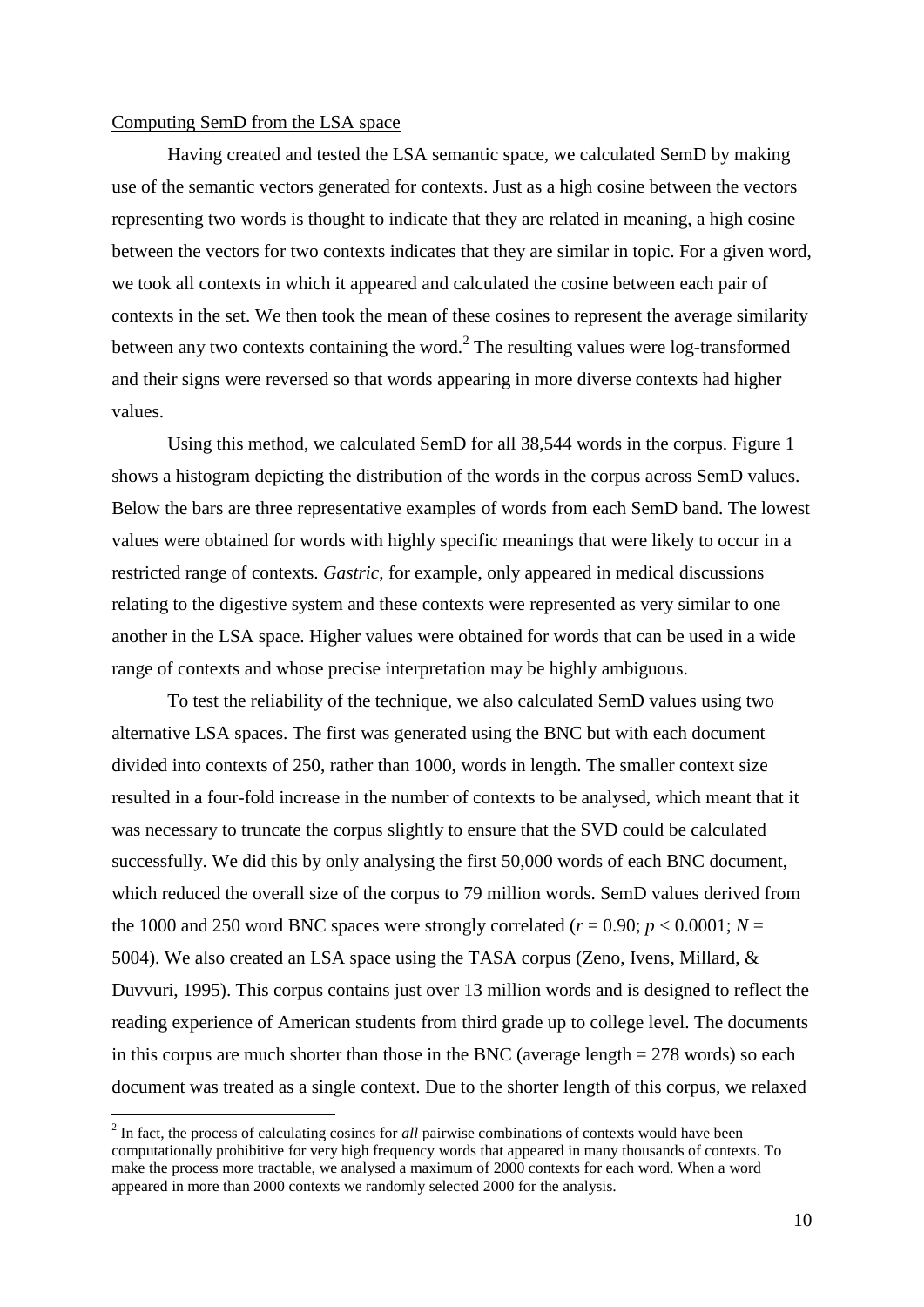our criteria for word inclusion: all words occurring in the corpus at least four times in two different contexts were included in the LSA computation and SemD values were subsequently calculated for all words occurring in at least 10 contexts. Despite being derived from somewhat divergent corpora (i.e., British vs. American English; everyday vs. educational reading experience), there was a strong correlation between BNC and TASAderived SemD values ( $r = 0.76$ ;  $p < 0.0001$ ;  $N = 4631$ ).

#### Relationship to other psycholinguistic measures

In this section, we investigate how our notion of SemD relates to existing approaches to measuring ambiguity, as reviewed in the Introduction. We also investigated the relationship between SemD and the key psycholinguistic measures of frequency, concreteness and imageability. Intuitively, one would expect words with variable, ambiguous meanings to be higher in frequency because there are more situations in which they can be employed. Indeed, in previous studies we have argued that the greater semantic diversity of high frequency words was the principal reason for the absence of frequency effects in the comprehension of patients with semantic deficits following stroke (Hoffman, Jefferies, & Lambon Ralph, 2011; Hoffman, Rogers, et al., 2011). It has also long been argued that abstract words have inherently more variable and context-dependent meanings than concrete or highly imageable words (Bransford & Johnson, 1972; Keiras, 1978; Saffran, Bogyo, Schwartz, & Marin, 1980). Schwanenflugel and colleagues made the argument that concrete words are generally processed more efficiently than abstract because they have greater context availability – i.e., it is easier to link them to specific contexts (Schwanenflugel, et al., 1988; Schwanenflugel & Shoben, 1983).

Method: We analysed the properties of 325 words for which concreteness, imageability and context availability ratings were collected by Altarriba et al. (1999). Logtransformed frequency values for all words were obtained from the BNC and SemD calculated using the method described above. We also obtained values for the following variables, which we refer to as ambiguity measures because they all measure different aspects of contextual variability.

*Contextual diversity:* Following Adelman et al. (2006), this was computed for each word by calculating the total number of contexts in the BNC that contained the word (from a possible total of 87,375) and log-transforming this value.

*Number of senses:* We looked up the total number of senses for each word in the Wordnet lexical database (Miller, 1995). This is a commonly used source for ambiguity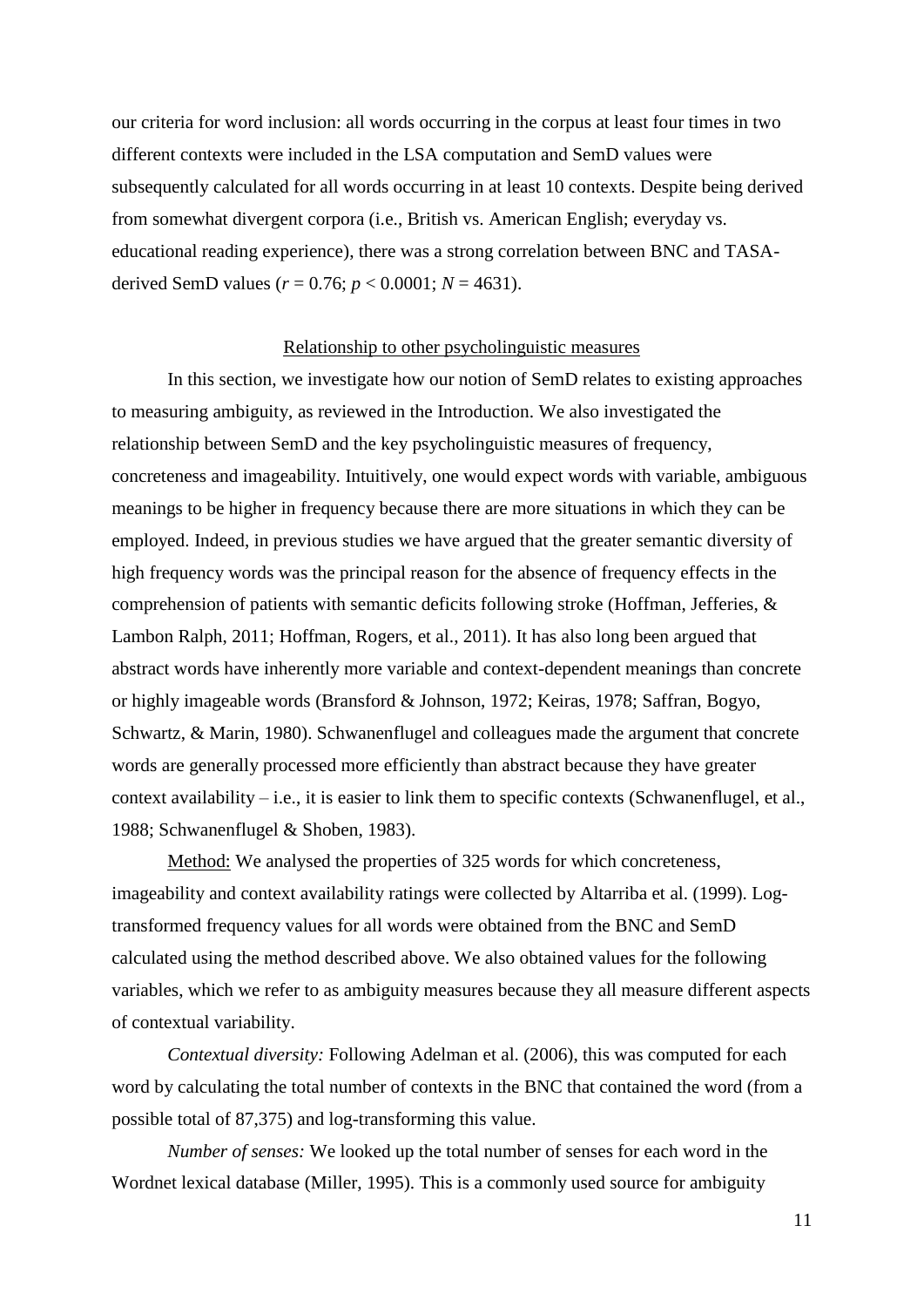studies based on dictionary definition counts (McDonald & Shillcock, 2001; Rodd, et al., 2002; Yap, et al., 2011). As the distribution of number of senses was somewhat skewed (most words had 10 senses or fewer but there are a small number of words with 20 or more senses), these values were log-transformed.

*Contextual distinctiveness:* Values for this measure were obtained from the database reported by McDonald and Shillcock (2001). Only 279 of the 325 words were present in this database. Contextual distinctiveness values are smallest for those words whose local (10 word) contexts are highly predictable  $-$  i.e., those that are least ambiguous. Thus, this scale operates in the opposite direction to the other ambiguity measures.

Results: A correlation matrix for all variables is shown in Table 3 and Figure 2 shows scatterplots depicting the relationship between SemD and each of the other variables. SemD was significantly correlated with all of the other context/ambiguity measures, indicating convergence between the differing approaches to variation in meaning or contextual usage. Words high in SemD tended to have many different senses, to occur in a large number of contexts (indexed by the contextual diversity measure) and to be low in contextual distinctiveness, indicating that their local contexts are highly unpredictable. Note, however, that there was considerable variation in SemD values even amongst words that have only one sense in Wordnet ( $log$  senses  $= 0$ ), suggesting that SemD may provide a more fine-grained and continuous measure of ambiguity than the traditional definition-based approach. For example, the two words *knowledge* and *aeroplane* both had only one sense but they differed substantially in their SemD values. In addition, context availability ratings indicated that participants found it harder to generate a particular context for high SemD words, presumably as a result of the high variability in their contexts.

We also found that SemD was strongly correlated with frequency (as previously reported by Hoffman et al., 2011). In fact, all of the ambiguity measures were correlated with frequency, demonstrating that higher frequency words are associated with a higher degree of variability in their contextual usage. SemD was also strongly correlated with imageability and concreteness, supporting previous assertions that abstract words are associated with greater contextual variability (Saffran, et al., 1980; Schwanenflugel & Shoben, 1983). However, the other ambiguity measures were only weakly correlated with concreteness/imageability (contextual diversity) or were not correlated with these variables at all (number of senses and contextual distinctiveness).

We explored the relationship between the measures in more detail by performing a principal components analysis using SPSS. This revealed two factors with eigenvalues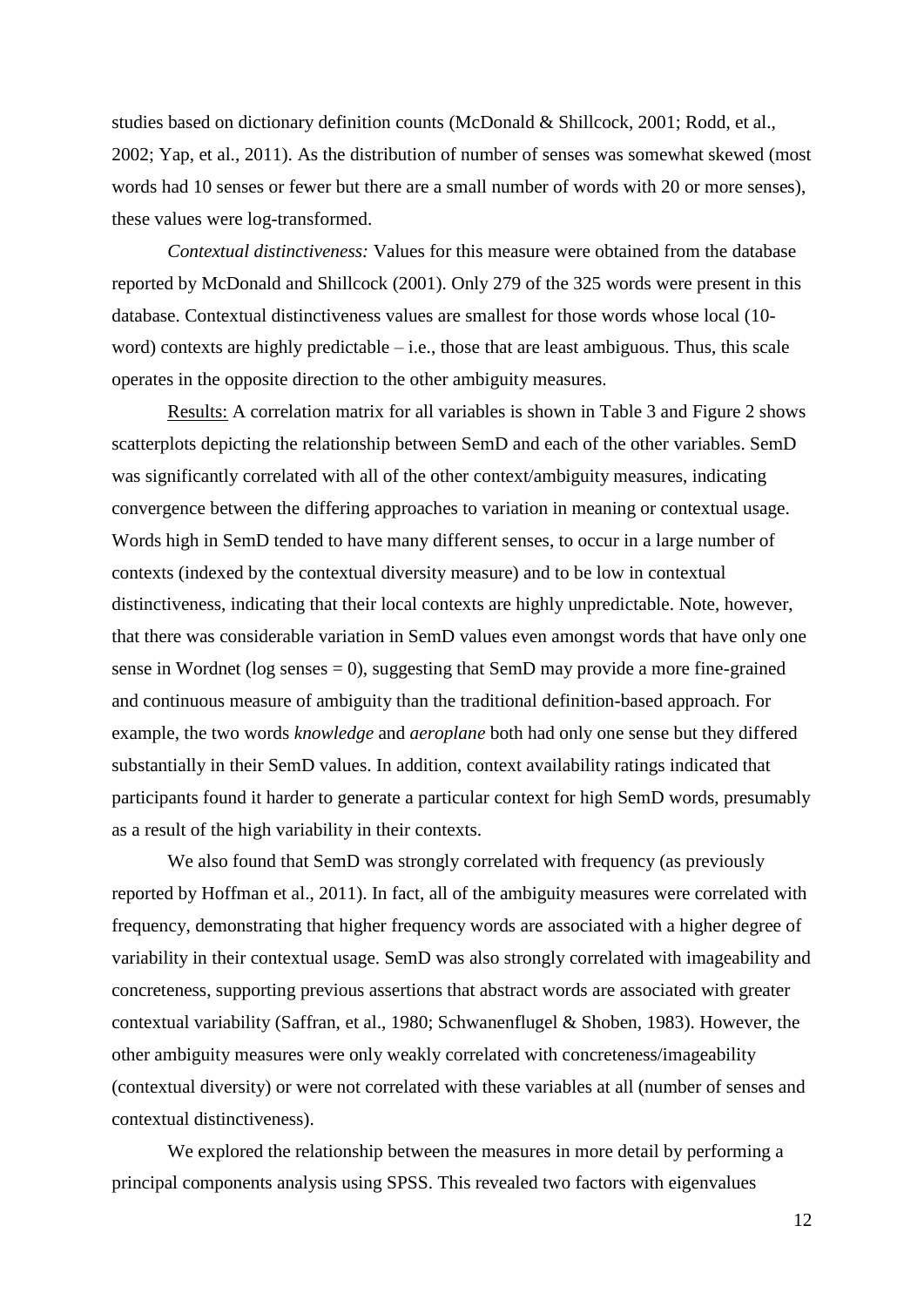greater than one, together accounting for 73% of the total variance. Varimax-rotated factor loadings are shown in Table 4. Note first of all that frequency loads very strongly on the first factor and concreteness and imageability both load strongly on the second factor. The three existing ambiguity measures (number of senses, contextual diversity and contextual distinctiveness) all load strongly on the frequency factor but not on concreteness/imageability. Therefore, these measures all capture the tendency for higher frequency words to be more ambiguous but not the hypothesised greater ambiguity of more abstract/less imageable words. In contrast, context availability loads heavily on the concreteness/imageability factor, but not on the frequency factor. Interestingly, SemD is the only measure that loads evenly on both factors. Thus, this analysis suggests that the SemD measure aligns with two intuitive and widely-held beliefs about semantic ambiguity: that word meanings are more likely to be contextually variable if the words are high in frequency *and* if they are abstract. None of the other measures has this property, suggesting that SemD may be more successful in accounting for variation in semantic processing than other measures. We tested this hypothesis in the next section.

## Ambiguity effects in the semantic judgements of healthy subjects and semantically-impaired stroke patients

Ambiguity typically has a negative effect on semantic processing in healthy individuals, since interference between multiple, competing meanings must be resolved (Hino, et al., 2002; Yap, et al., 2011). Similarly, neuropsychological patients with semantic deficits following stroke have particular problems comprehending ambiguous words (Noonan, Jefferies, Corbett, & Lambon Ralph, 2010). In this section, we tested whether SemD could successfully capture the semantic processing disadvantage for ambiguous words in semantic processing in two groups of subjects:

- (a) patients diagnosed with semantic aphasia (SA; Head, 1926; Jefferies & Lambon Ralph, 2006) — a form of aphasia in which verbal and non-verbal comprehension impairments are observed following left hemisphere stroke. This was a re-analysis of data reported previously by Hoffman et al. (2011).
- (b) novel data collected from a group of healthy individuals matched in age and educational level to the semantic aphasia patients.

All participants were asked to perform a synonym judgement task (e.g., which word is closest in meaning to *advantage*: *benefit, condition* or *tendency*?). This task requires participants to access the appropriate aspect of the word's meaning to match it to its synonym, meaning that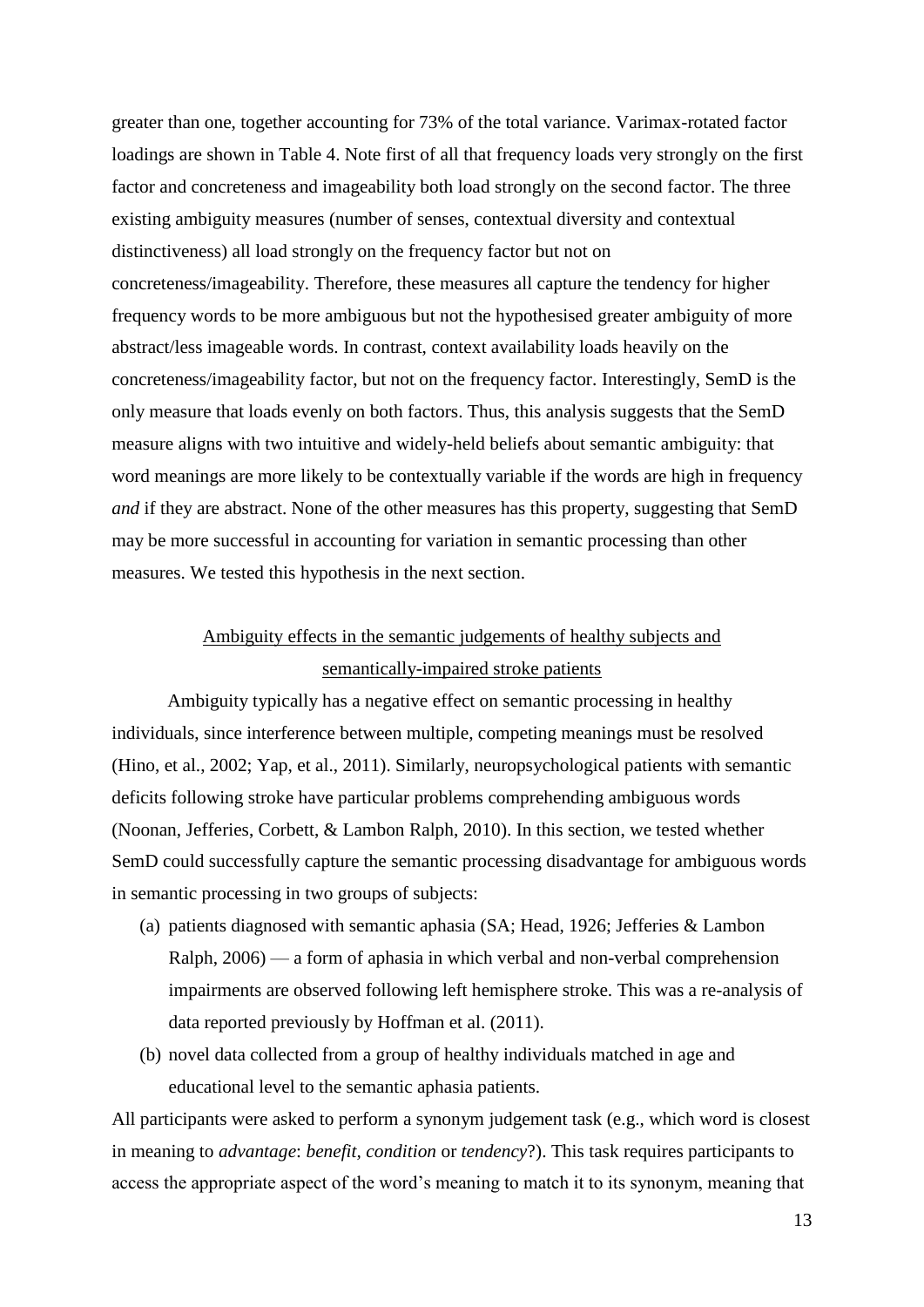words with highly variable meanings are likely to be at a disadvantage. In earlier work, we established that patients with semantic aphasia have difficulty selecting which aspects of their semantic knowledge are relevant in a particular task or context ("semantic control"; Corbett, Jefferies, & Lambon Ralph, 2011; Jefferies & Lambon Ralph, 2006; Noonan, et al., 2010). Thus, we predicted that patients with semantic aphasia would have difficulty comprehending highly ambiguous words because these words maximise selection demands. Highly ambiguous words are associated with a wide variety of semantic information, much of which is not relevant in a specific situation (Bedny, Hulbert, & Thompson-Schill, 2007; Hoffman, Jefferies, & Lambon Ralph, 2010; Metzler, 2001; Noonan, et al., 2010; Rodd, Davis, & Johnsrude, 2005). We predicted that healthy subjects would also show negative effects of increased ambiguity but that these effects would be evident primarily in terms of increased RT, rather than errors.

Participants: Thirteen semantic aphasia patients were tested (described in more detail by Hoffman et al., 2011). They had a mean age of 66 (range 36-81). All had suffered lefthemisphere strokes that resulted in chronic verbal and non-verbal comprehension deficits. Twenty-six healthy older adults also took part (mean age  $= 62$ ; range  $= 36-74$ ), recruited from research volunteer databases in Manchester and Cambridge, UK.<sup>3</sup>

Task: The synonym judgement task is described in detail elsewhere (Hoffman, Rogers, et al., 2011; Jefferies, et al., 2009). Briefly, each trial consisted of a probe word and three choices. Participants were asked which of the three choices was related in meaning to the probe. There were 96 trials. For patients, the words for each trial were presented on a sheet of paper and read aloud by the experimenter. The patient responded by pointing. For healthy subjects, trials were presented on a computer screen using E-prime software and participants indicated their response with a button-press as quickly as possible.

Data Analysis: We began by removing three trials for which we could not obtain a SemD value for the probe (because they appeared in fewer than 40 contexts in our corpus) and one trial (*suffix*) that had an unusually high error rate in healthy subjects. For the remaining 92 trials, RTs from healthy subjects were screened by removing any outlying values that were over two standard deviations from a participant's mean. We obtained values for SemD, log frequency, contextual diversity and number of senses for each trial, as described earlier. Since the properties of both the probe and its synonym could influence performance, for each trial we averaged the values across the probe and synonym to give

1

 $3$  The data from healthy subjects were briefly referred to earlier in the paper, when their responses in the test were used to test the semantic representations of the LSA model.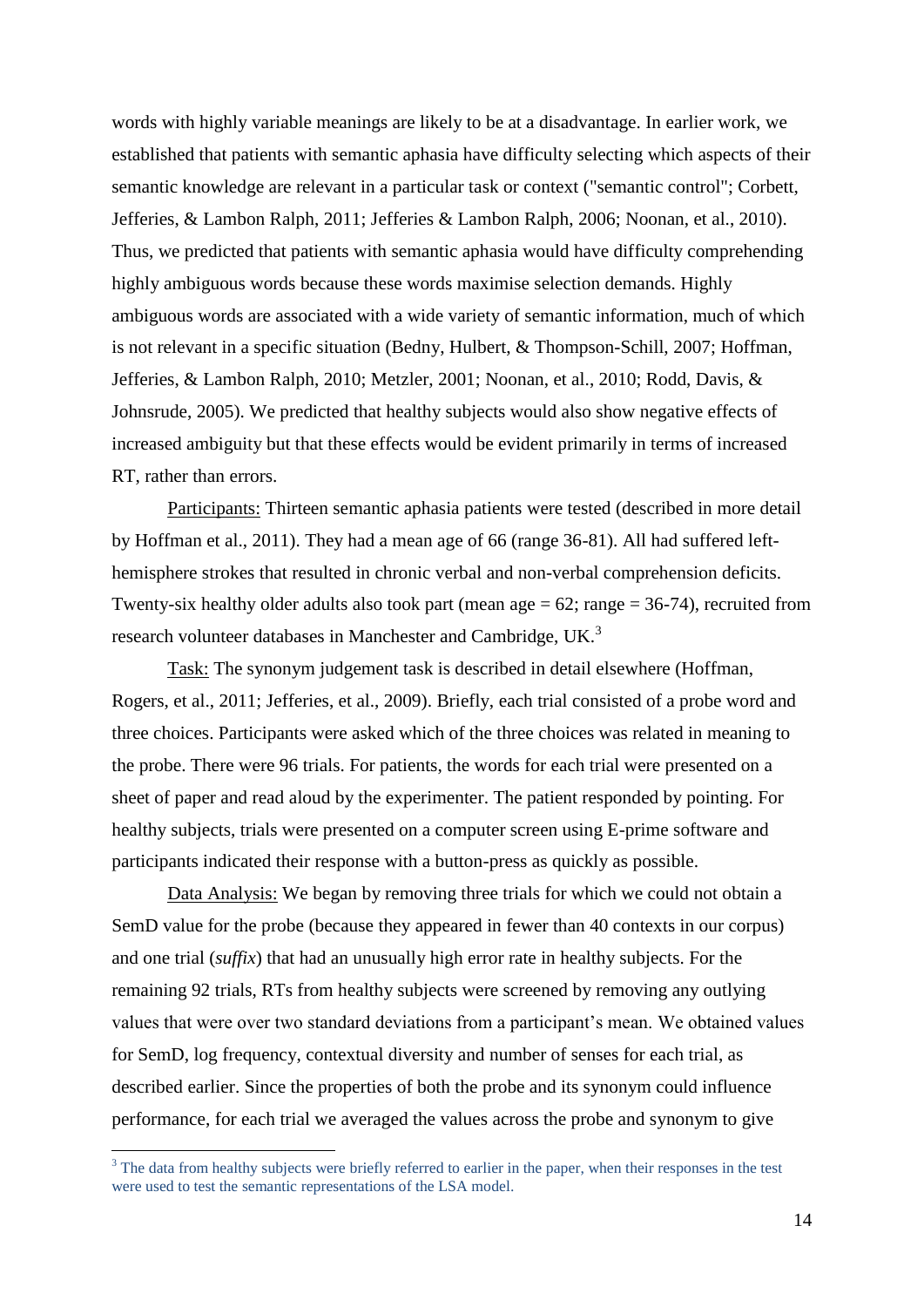values for the trial as a whole. We also obtained imageability values for the probes from the MRC database (Coltheart, 1981). Context availability and contextual distinctiveness values were not available for enough trials to be included in the analysis.

Effects of SemD were investigated in two ways. First, we performed a median split on the 92 trials to create sets of high and low SemD trials. Performance across the two conditions was compared in each group. For healthy individuals, we investigated error rates and RT. RT data were not collected for the patients so only error rates were analysed. Second, to test for unique effects of SemD independent of other confounding variables, we performed a series of regression analyses, in which the lexical-semantic variables were used to predict performance on a by-trials basis. This also allowed us to directly compare the predictive power of the different ambiguity measures. In these analyses, we focused on error rates in the patients and RTs in the healthy subjects. Errors in the healthy group were not analysed due to ceiling effects.

Results: Performance in high and low SemD conditions is shown in Figure 3. Semantic aphasia patients made more errors on high SemD trials, as predicted  $(t(12) = 8.27, p$ < 0.001). Healthy subjects exhibited much lower error rates overall but also made more errors on the high SemD trials ( $t(25) = 5.03$ ,  $p < 0.001$ ). Furthermore, their RTs were significantly slower to high SemD trials  $(t(25) = 8.44, p < 0.001)$ . These findings support the hypothesis that the greater semantic variability of high SemD words makes them more difficult to comprehend. High and low SemD trials did, however, differ on a number of other variables, consistent with the pattern of inter-correlations described in the previous section. High SemD trials were significantly higher in frequency, contextual diversity and number of senses than low SemD trials and significantly lower in imageability (see Table 5). To test for unique effects of SemD, we performed a series of regression analyses on the results by trials.

In the first analysis, frequency and imageability were entered as predictors in the first step and SemD in the second step. Results for patient error rates and healthy subjects' RTs are shown in Table 6. The pattern of results is similar in both cases. The inclusion of SemD significantly improved the fit of both regression models (patients:  $\Delta R^2 = 9.4\%$ ;  $F(1,88) =$ 11.9,  $p = 0.001$ ; healthy subjects:  $\Delta R^2 = 4.8\%$ ;  $F(1,88) = 7.21$ ,  $p = 0.009$ ). Moreover, in both cases the addition of SemD into the models uncovered a latent effect of word frequency that was not present in the first step of the model or in the raw correlations. This result was reported previously in semantic aphasia patients by Hoffman et al. (2011). Here, we demonstrate that the same pattern is observed in the RTs of healthy individuals. This analysis demonstrates the potential value of taking SemD into account when investigating semantic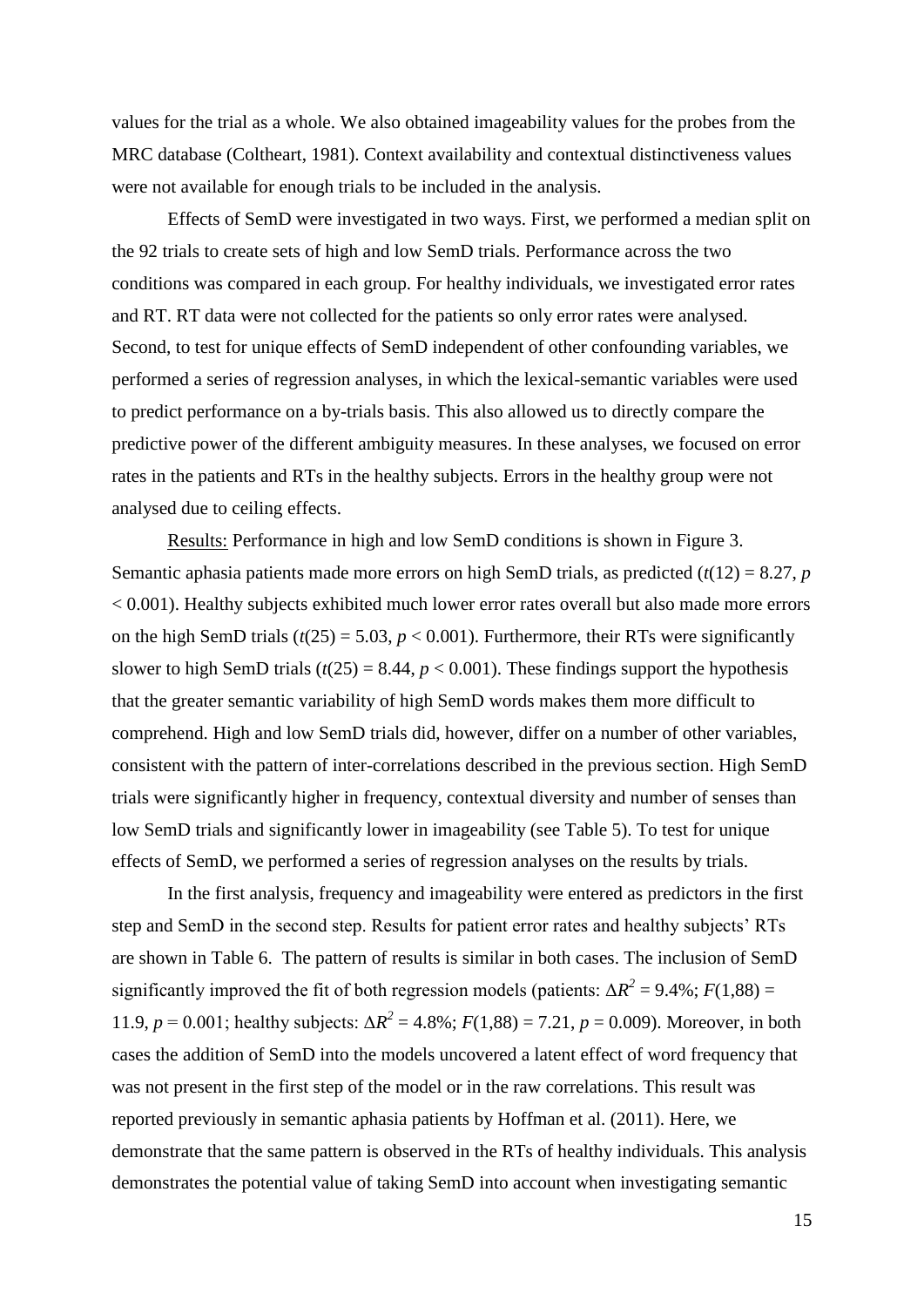judgements. The final result indicates that high SemD has a negative effect on performance and high word frequency has a positive effect. However, the strong correlation between these two variables means that the effect of frequency can only be observed when SemD is also taken into account.

In a series of further regressions, we directly compared the predictive power of the three ambiguity measures: SemD, contextual diversity and number of senses. In each case, we entered two of the ambiguity measures in the first step, along with frequency and imageability, and observed the improvement in the model when the final ambiguity measure was added. These results give an indication of the independent predictive power of each measure beyond the others. Figure 4 shows the results. The addition of SemD resulted in a large increase in the  $R^2$  of the models, beyond that afforded by the other variables. In contrast, the inclusion of contextual diversity and number of senses did not significantly improve the fit of the models. This suggests that the SemD measure captures unique variance in semantic judgements that is not accounted for either by a simple count of the number of contexts in which the word appears (contextual diversity) or by the traditional approach of considering the number of dictionary senses the word has.

#### General Discussion

Ambiguity is an important feature of lexical-semantic processing and has traditionally been quantified based on subjective estimates of the number of discrete meanings or senses associated with a word. In this study, we described an alternative, computationally-derived measure of ambiguity based on the assumption that the meanings of words vary continuously as a function of their context. On this view, a word's meaning changes whenever it appears in a different context – subtly if the change in context is slight but more substantially if the context is radically different. Based on this principle, we estimated the degree of ambiguity associated with a word by measuring the similarity of the different contexts in which it can appear, using latent semantic analysis to determine how similar two contexts were. This quantity, termed semantic diversity or SemD, was found to be correlated with the number of distinct senses a word has as well as with other measures of the contextual variability of words. Considerable variation in SemD values was also found for words with only one sense, which would typically all be classed as unambiguous. SemD was significantly correlated with word frequency, consistent with the idea that words that are used more frequently are likely to be associated with more contextual variation. SemD was also correlated with imageability/concreteness – a relationship that was not present for number of senses or for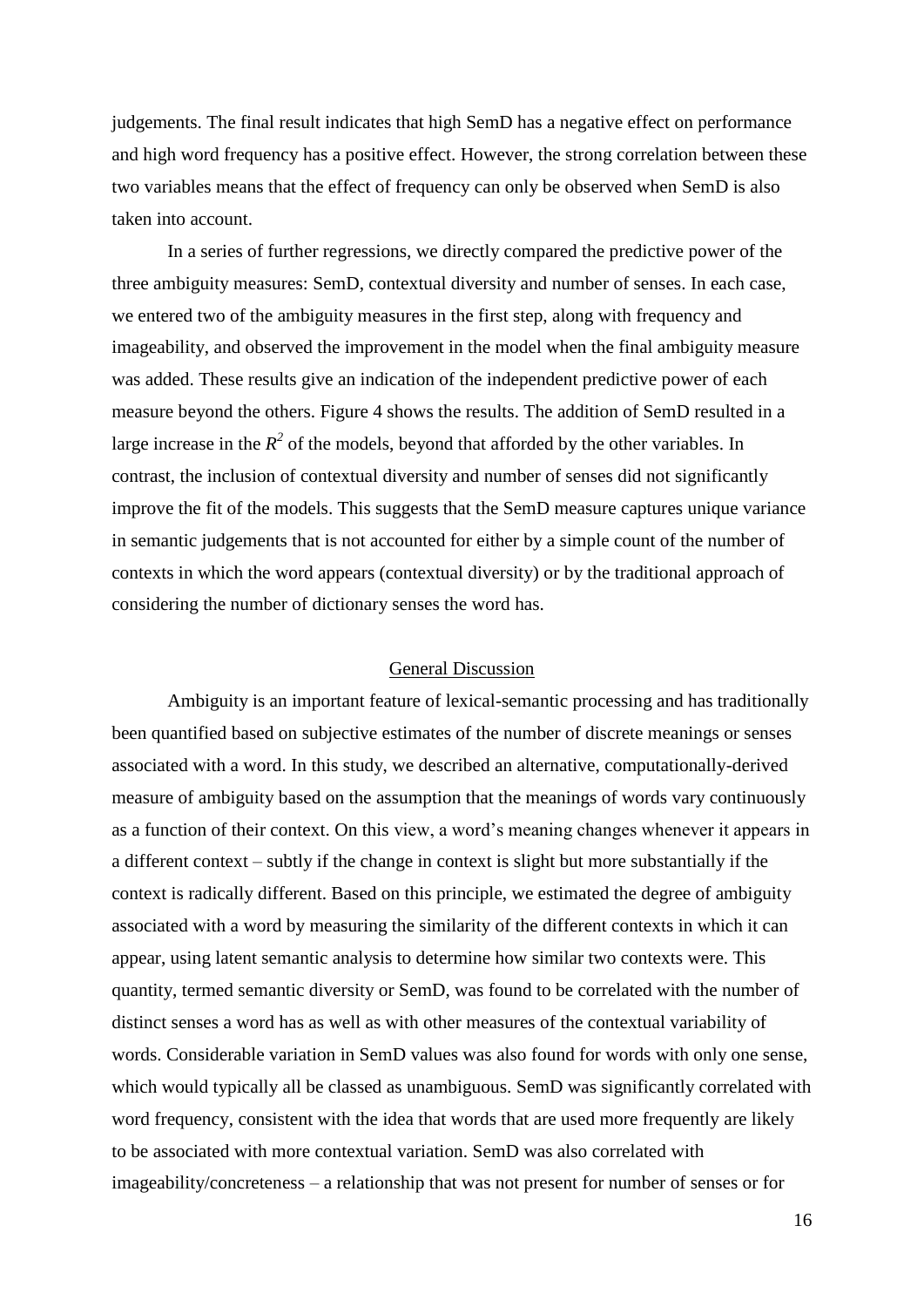other contextual variation measures. However, although SemD shares covariance with both word frequency and imageability, we also demonstrated that this measure accounts for substantial unique variance in semantic judgment performance, both for healthy individuals and aphasic patients with comprehension deficits. Perhaps most notably, latent effects of word frequency emerged in the semantic task once SemD was taken into account, suggesting that inclusion of SemD in predictive models can impact the observed effects of established psycholinguistic variables.

In this study, we have focused on the effects of ambiguity in semantic processing, i.e., in tasks for which the meaning of a word must be considered explicitly in order to generate the appropriate response. Small effects of ambiguity have also been reliably observed in lexical decision and single-word reading, though for these tasks more ambiguous words are processed *more* efficiently (Borowsky & Masson, 1996; Rodd, 2004; Rodd, et al., 2002; Woollams, 2005; Yap, et al., 2011). In these tasks, activation of semantic information is thought to support task performance but it is not necessary to access a particular sense or interpretation of the word. The additional semantic information associated with ambiguous words may therefore be beneficial in these cases. The role of SemD in word recognition remains a target for future work but we predict that the more diverse semantic information associated with high SemD words would result in more efficient recognition. Indeed, Jones et al. (in press), using a similar approach to the one described here, recently found that being associated with a broad range of disparate contexts had a facilitative effect on word recognition.

Our results also have implications for theories of semantic representation more generally. One long-standing view suggests that each meaning of an ambiguous word is represented as a separate lexical or semantic node in a network, with these nodes competing for activation when the word is processed (Jastrzembski, 1981; Morton, 1979; Rubenstein, Garfield, & Millikan, 1970). Such models, developed primarily to account for homonyms with unrelated meanings (though for a similar account of polysemy, see Klein & Murphy, 2001), assume that each word is associated with a fixed number of discrete meanings, each with its own node in the network. This view is clearly related to the traditional idea that ambiguity is best measured by counting the discrete number of senses a word is thought to have. It is less clear, however, how the localist representation of alternative meanings might be reconciled with the view, supported by the current study, that ambiguity of meaning varies on a continuum.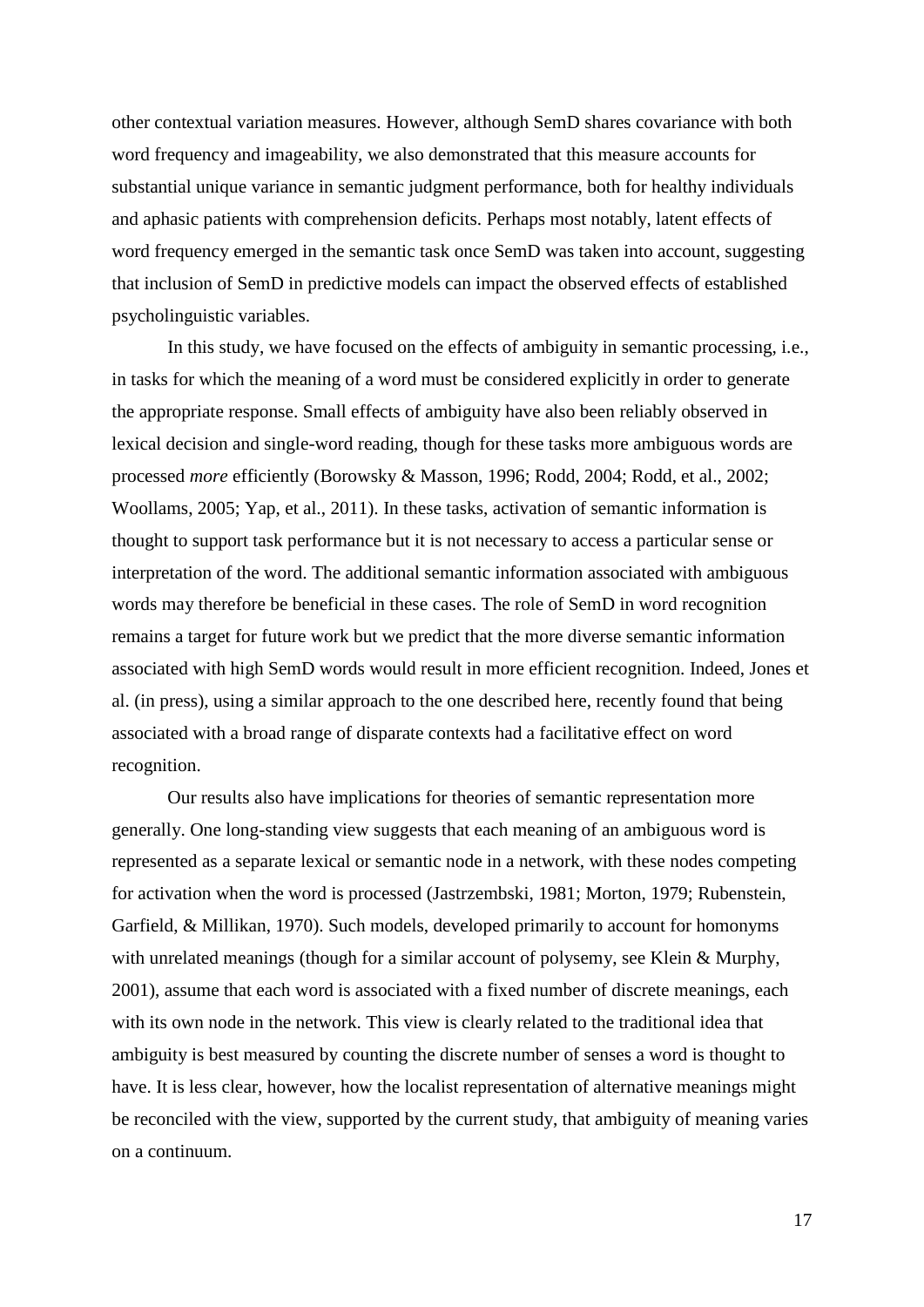An alternative approach views representations of word meaning, not as discrete nodes that compete for activation, but as graded and distributed patterns of activation that capture conceptual similarity structure (e.g., Harm & Seidenberg, 2004; Lambon Ralph, Sage, Jones, & Mayberry, 2010; Rogers et al., 2004; Rogers & McClelland, 2004). In such models, similar meanings are represented by similar patterns of activation over the same set of processing units, and similarity of meaning can vary in a continuous fashion. Words with highly stable (i.e., unambiguous) meanings are associated with semantic representations that vary minimally across different usages; words with highly ambiguous meanings are associated with patterns that vary greatly; and the various senses of polysemous words are associated with patterns that are related but somewhat distinct patterns. This approach allows for many varying and graded degrees of ambiguity, as assumed by our measure of SemD.

Rodd et al. (2004) demonstrated the promise of this approach by modelling recognition of homonyms, polysemous words and unambiguous words in a Hopfield network. On each presentation, a given word was associated with a particular pattern of semantic activation. Unambiguous words were always associated with the same pattern, whereas homonyms (like "bank") were associated with very distinct patterns on different presentations. Importantly, polysemous words were, on different presentations, associated with a core semantic pattern distorted by some degree of noise, with each distortion corresponding to one of the word's different senses. The result was that the various senses of a word had distinct but overlapping patterns of activation.

Following training, Rodd et al. (2004) measured low long it took for the network to settle into a steady state following presentation of a given word as input. Homonyms—those that had been associated with very different semantic representations—took the longest time to settle; unambiguous words settled somewhat faster; but polysemous words were the fastest to settle overall. Interestingly, this is just the pattern observed in the response times of human beings performing lexico-semantic tasks like word recognition: homonyms with two unrelated meanings take longer to recognize than do unambiguous words, but polysemous words with many related meanings are recognized faster than unambiguous words (Rodd, et al., 2002). Rodd et al.'s (2004) model provides an explanation as to why this should be: The association of a single orthographic representation with a variety of overlapping semantic representations led the model to form a single large attractor basin for the word, allowing it to settle more quickly (and hence to recognise the item more rapidly) for polysemous words compared to unambiguous words. In contrast, homonyms with two non-overlapping semantic representations were associated with two completely separate attractor basins. Settling thus

18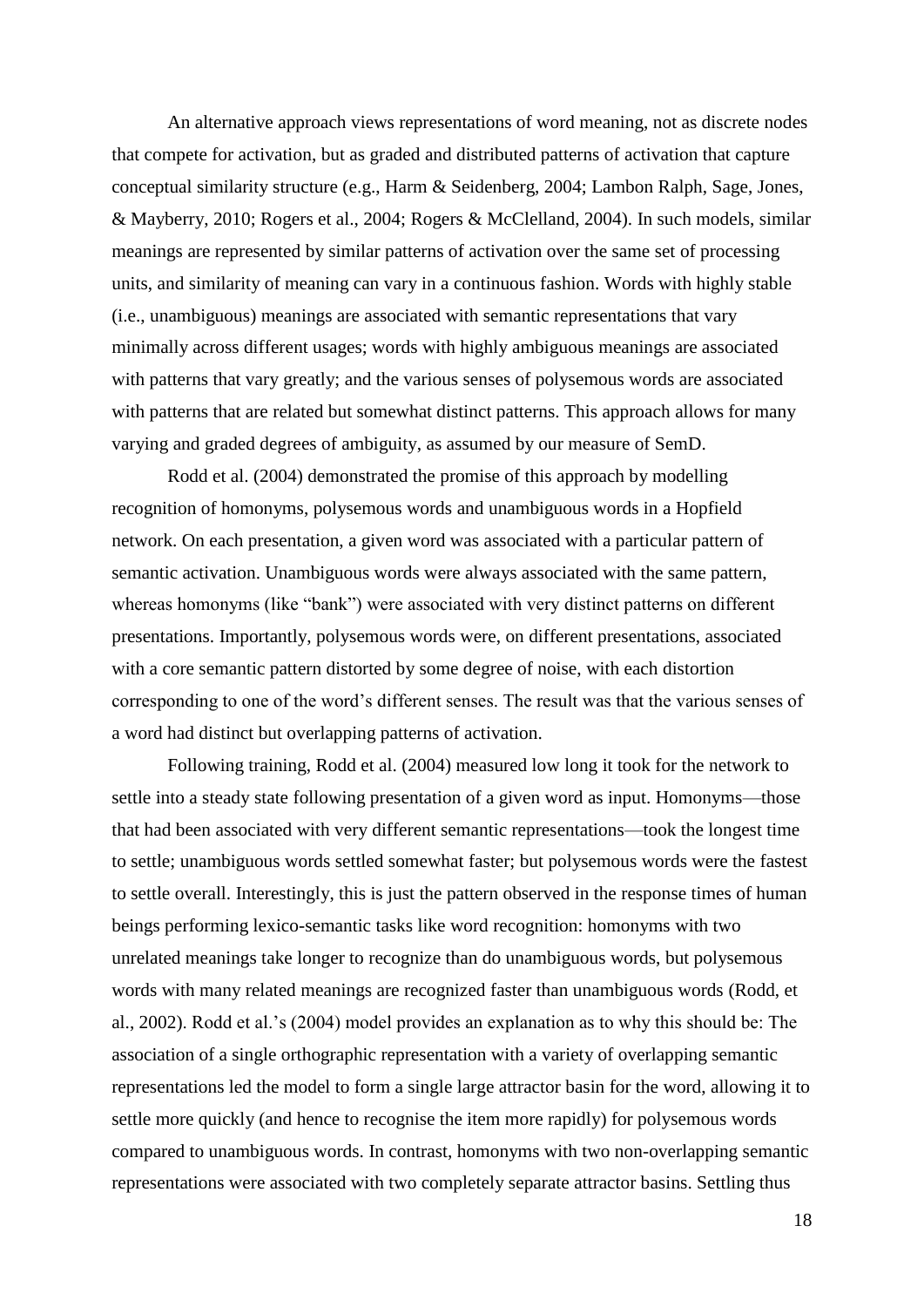involved a kind of "competition" between the two attractors which took comparatively longer to resolve.

Rodd et al. (2004) did not explicitly state why polysemous words should be associated with more noisy, variable patterns of semantic activation. We propose that the noise in their simulations can be understood as a model analogue of the way that prior context modulates the semantic activation generated upon presentation of a word. Polysemous words appear in a somewhat diverse set of contexts, producing a degree of variability in the semantic activation generated each time the word is processed. Words that that consistently appear in very similar contexts are associated with a similar pattern of activation whenever they occur. This contextdependent modulation of semantic activation has been implemented in connectionist models of sentence processing (Elman, 1990; McClelland, et al., 1989; St. John, 1992). In these models, words are processed sequentially but the distributed representation activated upon the presentation of each word is influenced not just by the identity of the word but also by the representations of immediately preceding words. The consequence is that the pattern of activation elicited for each word depends on its prior context, allowing for context-dependent variation in meaning. Such models are able to build up "gestalt" representations of the meanings of entire sentences by combining the representations of individual words in this way (McClelland, et al., 1989). The implication for the present work is that the representation of an individual word is different each time it appears in a different context, explaining why high SemD words are likely to have variable patterns of semantic activation.

This consideration of the Rodd et al. (2004) model also illustrates some limitations of the current work. Specifically, we have considered the degree to which the contexts in which a given word appears vary in their meanings, but we have not considered the extent to which the different contexts *cluster* into quite distinct meanings. For instance, homonyms like *bark* may occur in two "kinds" of contexts—one set that mainly pertains to dogs, and another that mainly pertains to trees. The full range of contexts in which *bark* appears may be quite diverse across these two sets, but much less diverse within them. In contrast, a polysemous word like *chance* may occur in a broad variety of different contexts that do not tend to naturally fall into clusters. Our measure, SemD, will register both kinds of words as highly semantically diverse; but a model like that described by Rodd et al. (2004) will treat these two situations quite differently, forming two non-overlapping basins of attraction for homonyms like *bark* and a single very broad basin for polysemous words like *chance*. This consideration opens up two important avenues for future inquiry. First, it will be useful to marry the ideas in the current work to explicit, implemented computational models of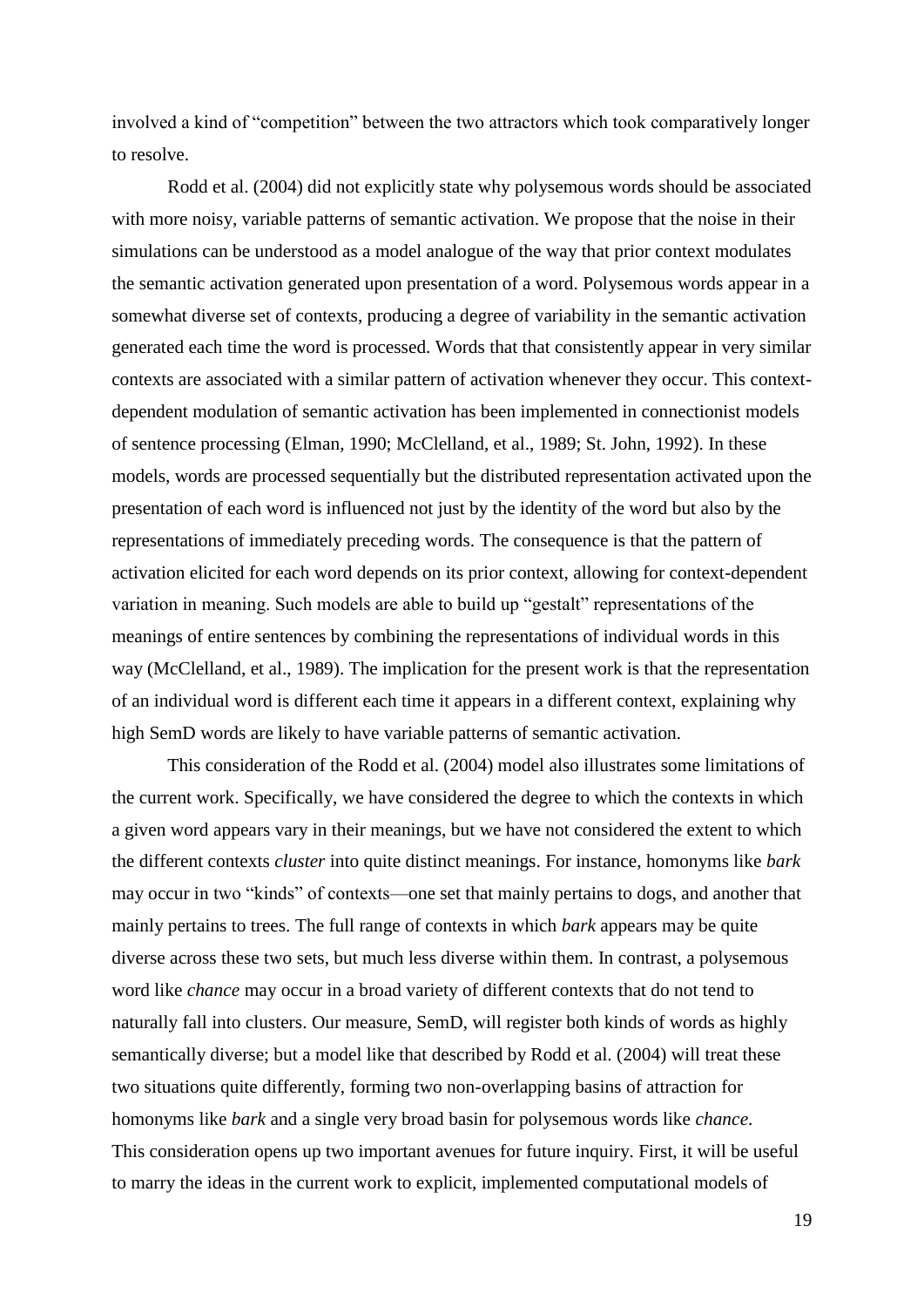semantic processing in order to better understand how behaviour is expected to be influenced by SemD and related measures. Second, future work should focus on measuring not only the variability in meanings of the various contexts associated with a given word, but also on their apparent sub-structure—that is, the degree to which the different contexts group into distinct clusters in representational space. Such a measure may allow us to understand better the apparent processing differences that exist between homonyms and polysemous words, and also to reconcile competing views of the representational structure underlying semantic ambiguity — on the one hand, the view that ambiguity involves competition between a small number of discrete representations of distinct meanings and is only present for a subset of words, and on the other, that ambiguity is a graded phenomenon and that all words are associated with *some* degree of context-dependent variability in meaning.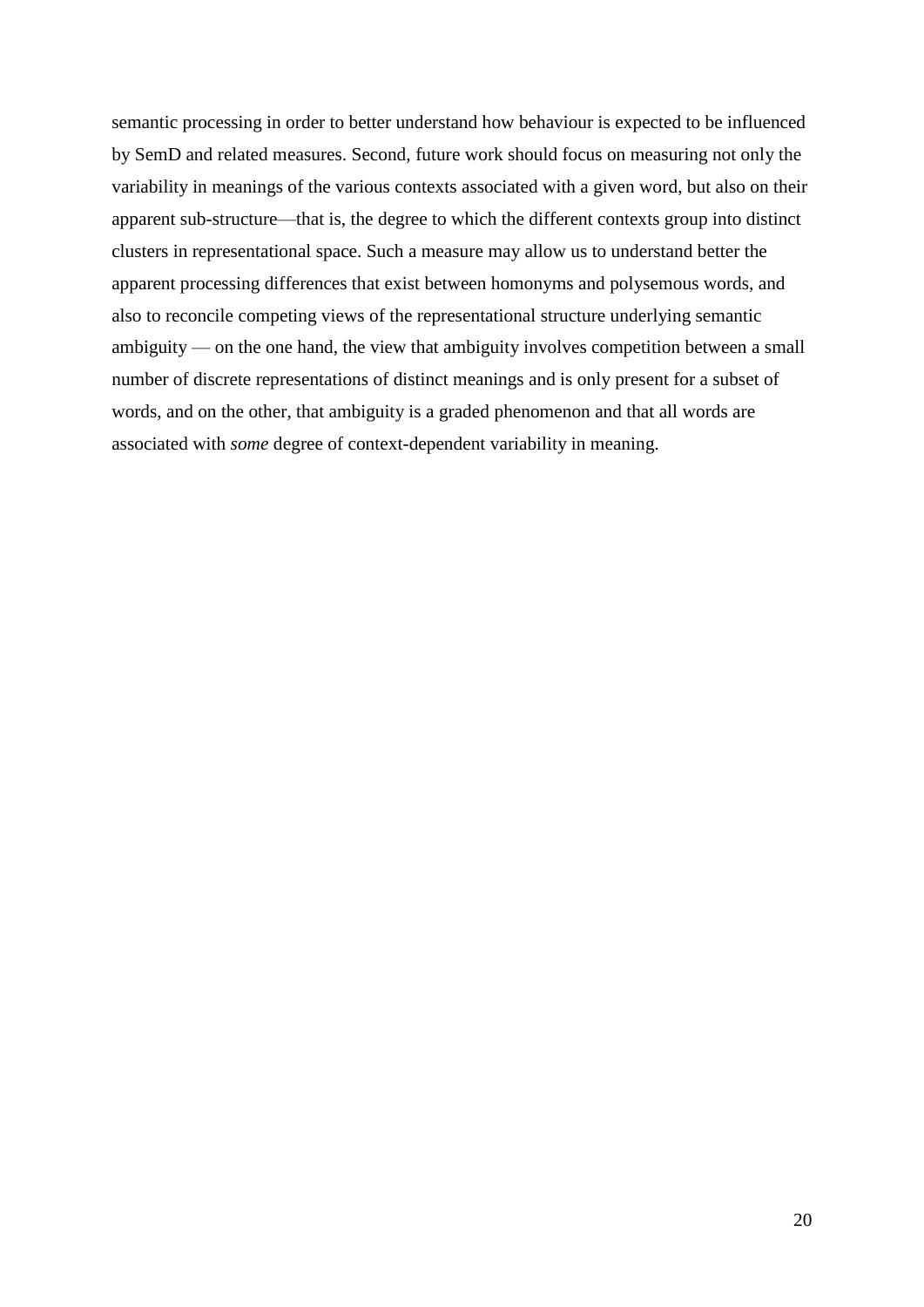- Adelman, J. S., Brown, G. D. A., & Quesada, J. F. (2006). Contextual diversity, not word frequency, determines word-naming and lexical decision times. *Psychological Science, 17*(9), 814-823.
- Altarriba, J., Bauer, L. M., & Benvenuto, C. (1999). Concreteness, context availability, and imageability ratings and word associations for abstract, concrete, and emotion words. *Behavior Research Methods Instruments & Computers, 31*(4), 578-602.
- Bedny, M., Hulbert, J. C., & Thompson-Schill, S. L. (2007). Understanding words in context: The role of Broca's area in word comprehension. *Brain Research, 1146*, 101-114.
- Borowsky, R., & Masson, M. E. J. (1996). Semantic ambiguity effects in word identification. *Journal of Experimental Psychology-Learning Memory and Cognition, 22*(1), 63-85.
- Bransford, J. D., & Johnson, M. K. (1972). Contextual prerequisities on understanding: Some investigations of comprehension and recall. *Journal of Verbal Learning and Verbal Behavior, 11*, 717-726.
- British National Corpus Consortium. (2007). *British National Corpus version 3 (BNC XML edition)*. Oxford: Oxford University Computing Services.
- Coltheart, M. (1981). The MRC Psycholinguistic Database. *Quarterly Journal of Experimental Psychology Section A: Human Experimental Psychology, 33*(Nov), 497- 505.
- Corbett, F., Jefferies, E., & Lambon Ralph, M. A. (2011). Deregulated semantic cognition follows prefrontal and temporoparietal damage: Evidence from the impact of task constraint on non-verbal object use. *Journal of Cognitive Neuroscience, 23*, 1125- 1135.
- Cruse, D. A. (1986). *Lexical semantics*. Cambridge: Cambridge University Press.
- Elman, J. L. (1990). Finding Structure in Time. *Cognitive Science, 14*(2), 179-211.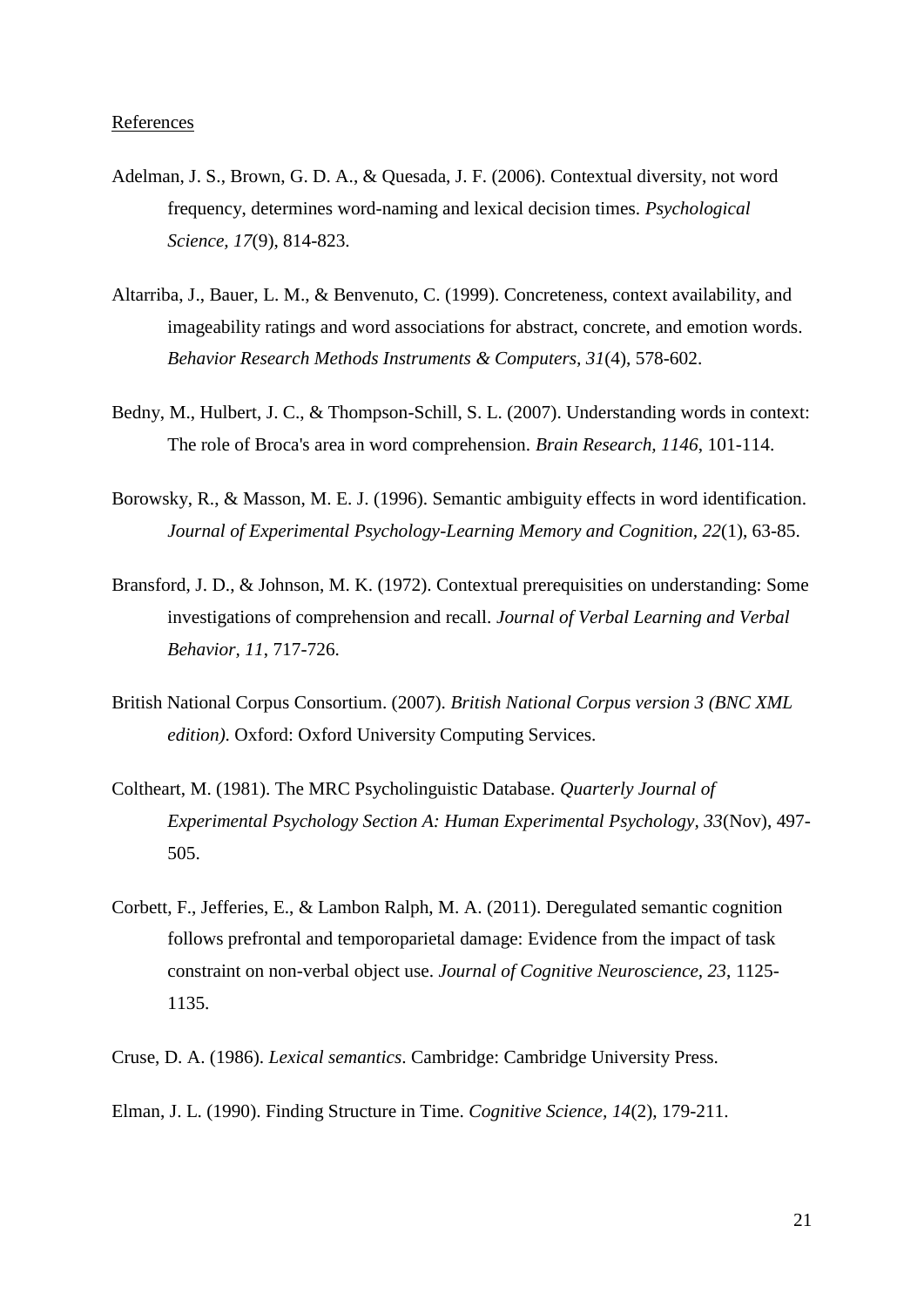- Galbraith, R. C., & Underwood, B. J. (1973). Perceived frequency of concrete and abstract words. *Memory & Cognition, 1*(1), 56-60.
- Giles, J. T., Wo, L., & Berry, M. W. (2002). GTP (General Text Parser) software for text mining. In H. Bozdogan (Ed.), *Statistical data mining and knowledge*. Boca Raton: CRC Press.
- Griffiths, T. L., Steyvers, M., & Tenenbaum, J. B. (2007). Topics in semantic representation. *Psychological Review, 114*(2), 211-244.
- Harm, M. W., & Seidenberg, M. S. (2004). Computing the meanings of words in reading: Cooperative division of labor between visual and phonological processes. *Psychological Review, 111*(3), 662-720.
- Head, H. (1926). *Aphasia and kindred disorders*. Cambridge: Cambridge University Press.
- Hino, Y., & Lupker, S. J. (1996). Effects of polysemy in lexical decision and naming: An alternative to lexical access accounts. *Journal of Experimental Psychology-Human Perception and Performance, 22*(6), 1331-1356.
- Hino, Y., Lupker, S. J., & Pexman, P. M. (2002). Ambiguity and synonymy effects in lexical decision, naming, and semantic categorization tasks: Interactions between orthography, phonology, and semantics. *Journal of Experimental Psychology-Learning Memory and Cognition, 28*(4), 686-713.
- Hoffman, P., Jefferies, E., & Lambon Ralph, M. A. (2010). Ventrolateral prefrontal cortex plays an executive regulation role in comprehension of abstract words: Convergent neuropsychological and rTMS evidence. *Journal of Neuroscience, 46*, 15450-15456.
- Hoffman, P., Jefferies, E., & Lambon Ralph, M. A. (2011). Remembering 'zeal' but not 'thing': Reverse frequency effects as a consequence of deregulated semantic processing. *Neuropsychologia, 49*, 580-584.
- Hoffman, P., Rogers, T. T., & Lambon Ralph, M. A. (2011). Semantic diversity accounts for the "missing" word frequency effect in stroke aphasia: Insights using a novel method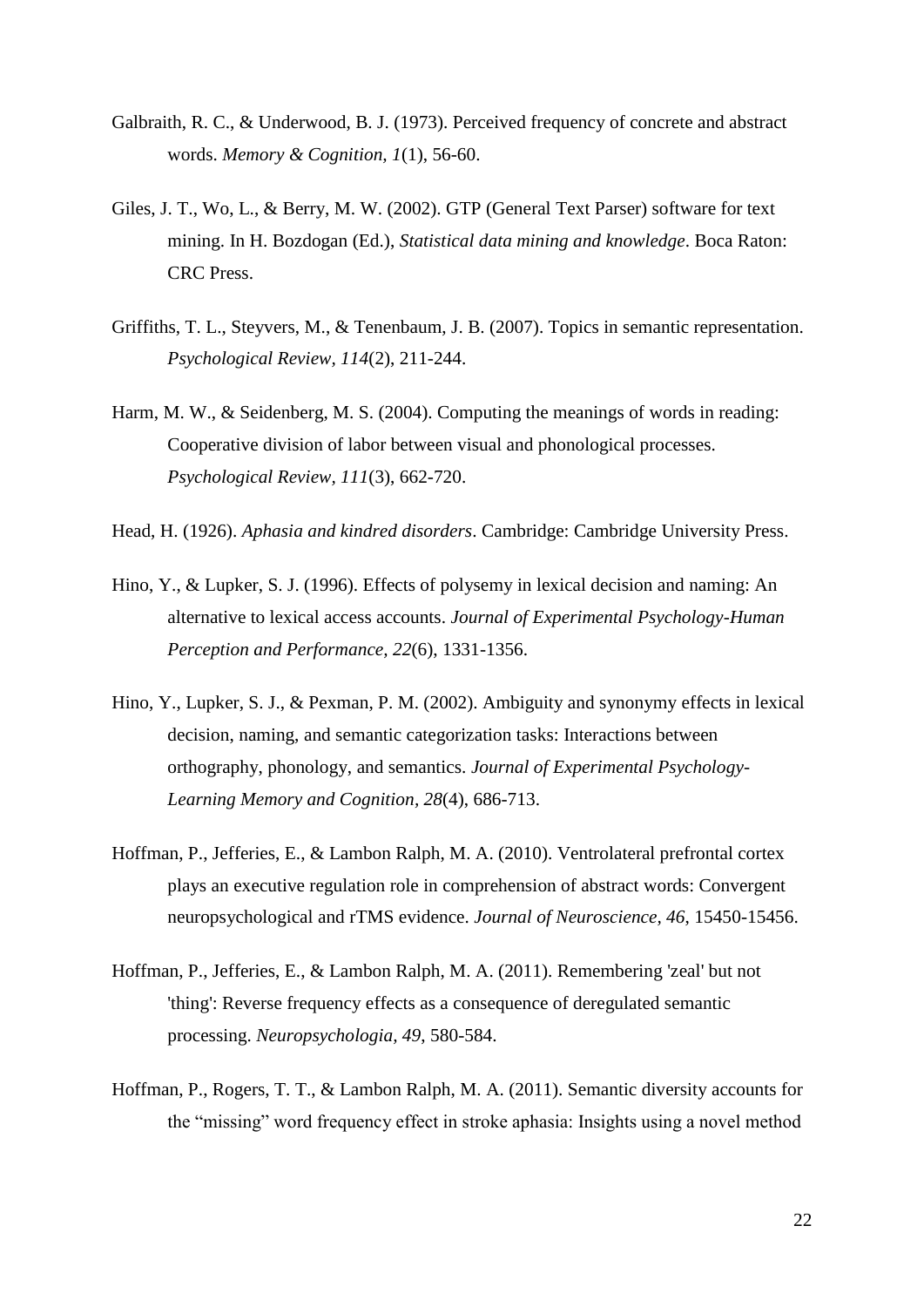to quantify contextual variability in meaning. *Journal of Cognitive Neuroscience, 23*(9), 2432-2446.

- Jastrzembski, J. E. (1981). Multiple Meanings, Number of Related Meanings, Frequency of Occurrence, and the Lexicon. *Cognitive Psychology, 13*(2), 278-305.
- Jefferies, E., & Lambon Ralph, M. A. (2006). Semantic impairment in stroke aphasia vs. semantic dementia: A case-series comparison. *Brain, 129*, 2132-2147.
- Jefferies, E., Patterson, K., Jones, R. W., & Lambon Ralph, M. A. (2009). Comprehension of concrete and abstract words in semantic dementia. *Neuropsychology, 23*, 492-499.
- Jones, M. N., Johns, B. T., & Recchia, G. (in press). The role of semantic diversity in lexical organization. *Canadian Journal of Experimental Psychology*.
- Keiras, D. (1978). Beyond pictures and words: Alternative information-processing models for imagery effects in verbal memory. *Psychological Bulletin, 85*(3), 532-554.
- Kellas, G., Ferraro, F. R., & Simpson, G. B. (1988). Lexical Ambiguity and the Timecourse of Attentional Allocation in Word Recognition. *Journal of Experimental Psychology-Human Perception and Performance, 14*(4), 601-609.
- Klein, D. E., & Murphy, G. L. (2001). The representation of polysemous words. *Journal of Memory and Language, 45*(2), 259-282.
- Lambon Ralph, M. A., Sage, K., Jones, R., & Mayberry, E. (2010). Coherent concepts are computed in the anterior temporal lobes. *Proceedings of the National Academy of Sciences of the United States of America, 107*, 2717-2722.
- Landauer, T. K. (2001). Single representations of multiple meanings in latent semantic analysis. In D. S. Gorfein (Ed.), *On the consequences of meaning selection: Perspectives on resolving lexical ambiguity* (pp. 217-232). Washington, D. C.: APA Press.
- Landauer, T. K., & Dumais, S. T. (1997). A solution to Plato's problem: The latent semantic analysis theory of acquisition, induction and representation of knowledge. *Psychological Review, 104*, 211-240.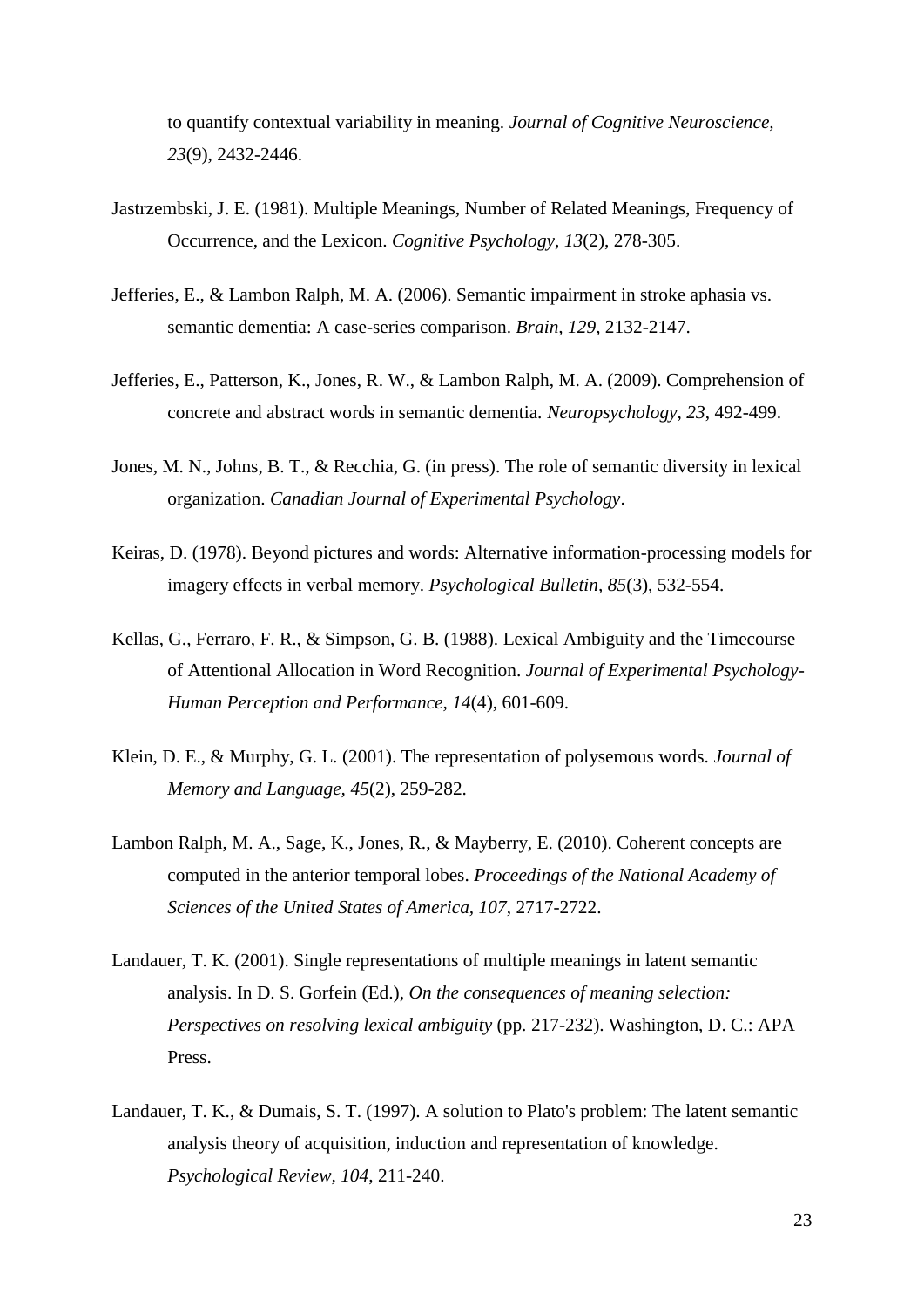- Lund, K., & Burgess, C. (1996). Producing high-dimensional semantic spaces from lexical co-occurrence. *Behavior Research Methods Instruments & Computers, 28*(2), 203- 208.
- McClelland, J. L., St. John, M. F., & Taraban, R. (1989). Sentence comprehension: A parallel distributed processing approach. *Language and Cognitive Processes, 4*, 287-335.
- McDonald, S. A., & Shillcock, R. C. (2001). Rethinking the word frequency effect: The neglected role of distributional information in lexical processing. *Language and Speech, 44*, 295-323.
- Metzler, C. (2001). Effects of left frontal lesions on the selection of context-appropriate meanings. *Neuropsychology, 15*(3), 315-328.
- Miller, G. A. (1995). WordNet: A lexical database for English. *Communications of the ACM, 38*, 39-41.
- Morton, J. (1979). Word recognition. In J. Morton & J. C. Marshall (Eds.), *Psycholinguistics 2: Structure and processes*. Cambridge, MA MIT Press.
- Noonan, K. A., Jefferies, E., Corbett, F., & Lambon Ralph, M. A. (2010). Elucidating the nature of deregulated semantic cognition in semantic aphasia: Evidence for the roles of the prefrontal and temporoparietal cortices. *Journal of Cognitive Neuroscience, 22*, 1597-1613.
- Piercey, C. D., & Joordens, S. (2000). Turning an advantage into a disadvantage: Ambiguity effects in lexical decision versus reading tasks. *Memory & Cognition, 28*(4), 657-666.
- Rodd, J. M. (2004). The effect of semantic ambiguity on reading aloud: A twist in the tale. *Psychonomic Bulletin & Review, 11*(3), 440-445.
- Rodd, J. M., Davis, M. H., & Johnsrude, I. S. (2005). The neural mechanisms of speech comprehension: fMRI studies of semantic ambiguity. *Cerebral Cortex, 15*(8), 1261- 1269.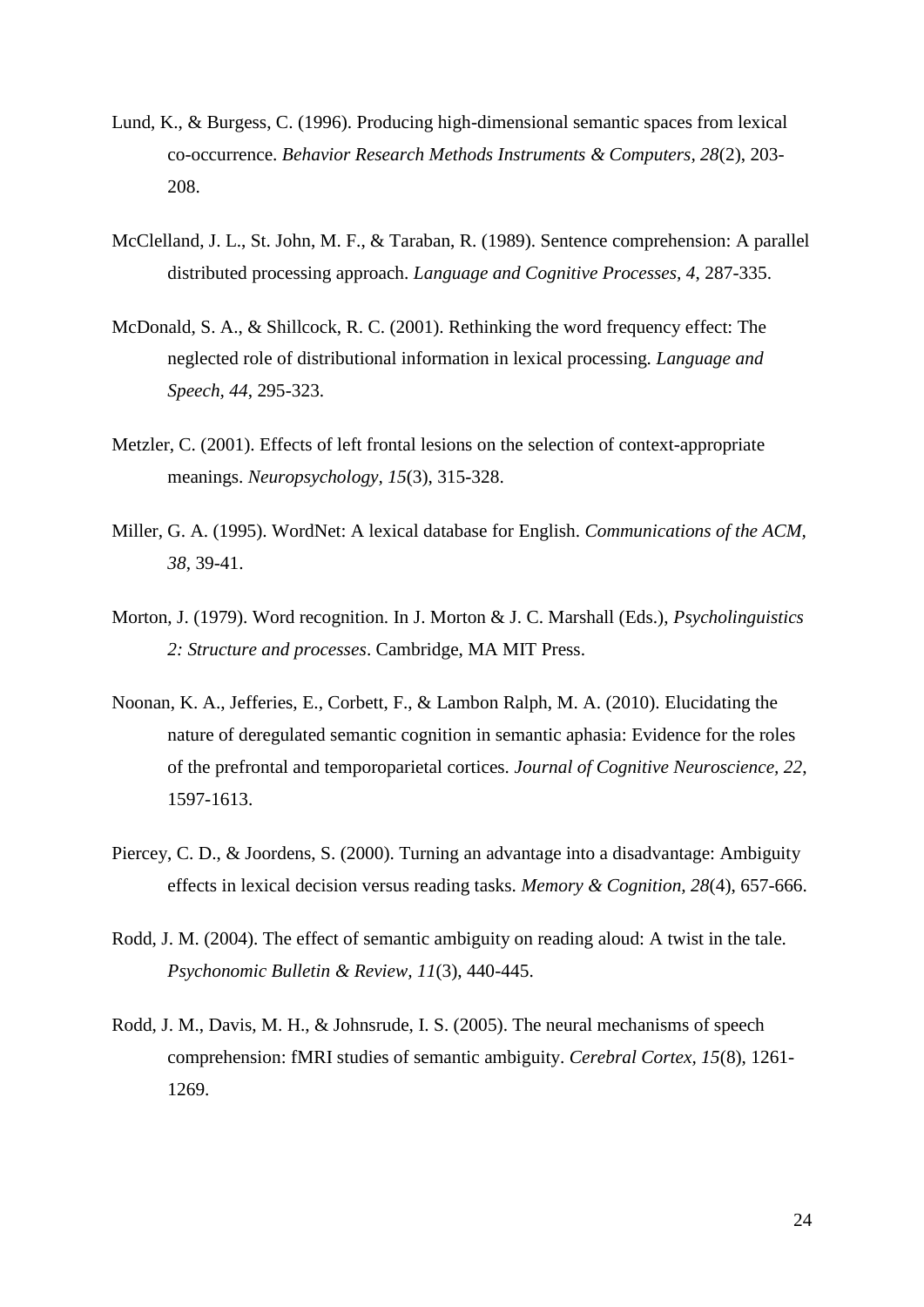- Rodd, J. M., Gaskell, G., & Marslen-Wilson, W. (2002). Making sense of semantic ambiguity: Semantic competition in lexical access. *Journal of Memory and Language, 46*(2), 245-266.
- Rodd, J. M., Gaskell, M. G., & Marslen-Wilson, W. D. (2004). Modelling the effects of semantic ambiguity in word recognition. *Cognitive Science, 28*(1), 89-104.
- Rogers, T. T., Lambon Ralph, M. A., Garrard, P., Bozeat, S., McClelland, J. L., Hodges, J. R., et al. (2004). Structure and deterioration of semantic memory: A neuropsychological and computational investigation. *Psychological Review, 111*(1), 205-235.
- Rogers, T. T., & McClelland, J. L. (2004). *Semantic cognition: A parallel distributed processing approach*. Cambridge, MA: MIT Press.
- Rubenstein, H., Garfield, L., & Millikan, J. A. (1970). Homographic Entries in Internal Lexicon. *Journal of Verbal Learning and Verbal Behavior, 9*(5), 487-&.
- Saffran, E. M., Bogyo, L., Schwartz, M. F., & Marin, O. S. M. (1980). Does deep dyslexia reflect right hemisphere reading? In M. Coltheart, J. C. Marshall & K. E. Patterson (Eds.), *Deep dyslexia* (pp. 361-406). London: Routledge & Kegan Paul.
- Schwanenflugel, P. J., Harnishfeger, K. K., & Stowe, R. W. (1988). Context Availability and Lexical Decisions for Abstract and Concrete Words. *Journal of Memory and Language, 27*(5), 499-520.
- Schwanenflugel, P. J., & Shoben, E. J. (1983). Differential Context Effects in the Comprehension of Abstract and Concrete Verbal Materials. *Journal of Experimental Psychology: Learning, Memory and Cognition, 9*(1), 82-102.
- St. John, M. F. (1992). The story gestalt: A model of knowledge-intensive processes in text comprehension.
- Woollams, A. M. (2005). Imageability and ambiguity effects in speeded naming: Convergence and divergence. *Journal of Experimental Psychology-Learning Memory and Cognition, 31*(5), 878-890.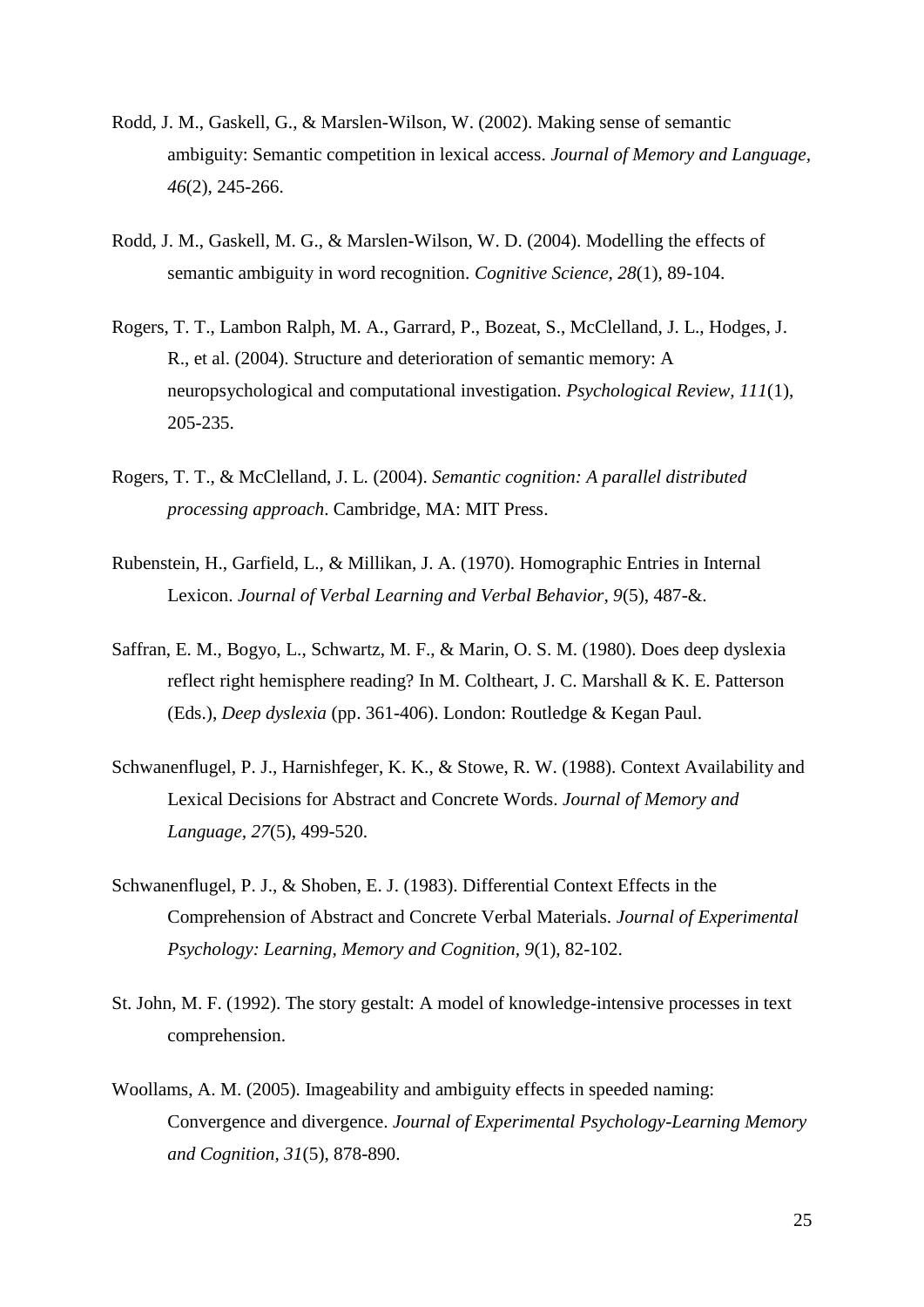- Yap, M. J., Tan, S. E., Pexman, P. M., & Hargreaves, I. S. (2011). Is more always better? Effects of semantic richness on lexical decision, speeded pronunciation, and semantic classification. *Psychonomic Bulletin & Review, 18*(4), 742-750.
- Zeno, S., Ivens, S., Millard, R., & Duvvuri, R. (1995). *The educator's word frequency guide*. Brewer, NY: Touchstone.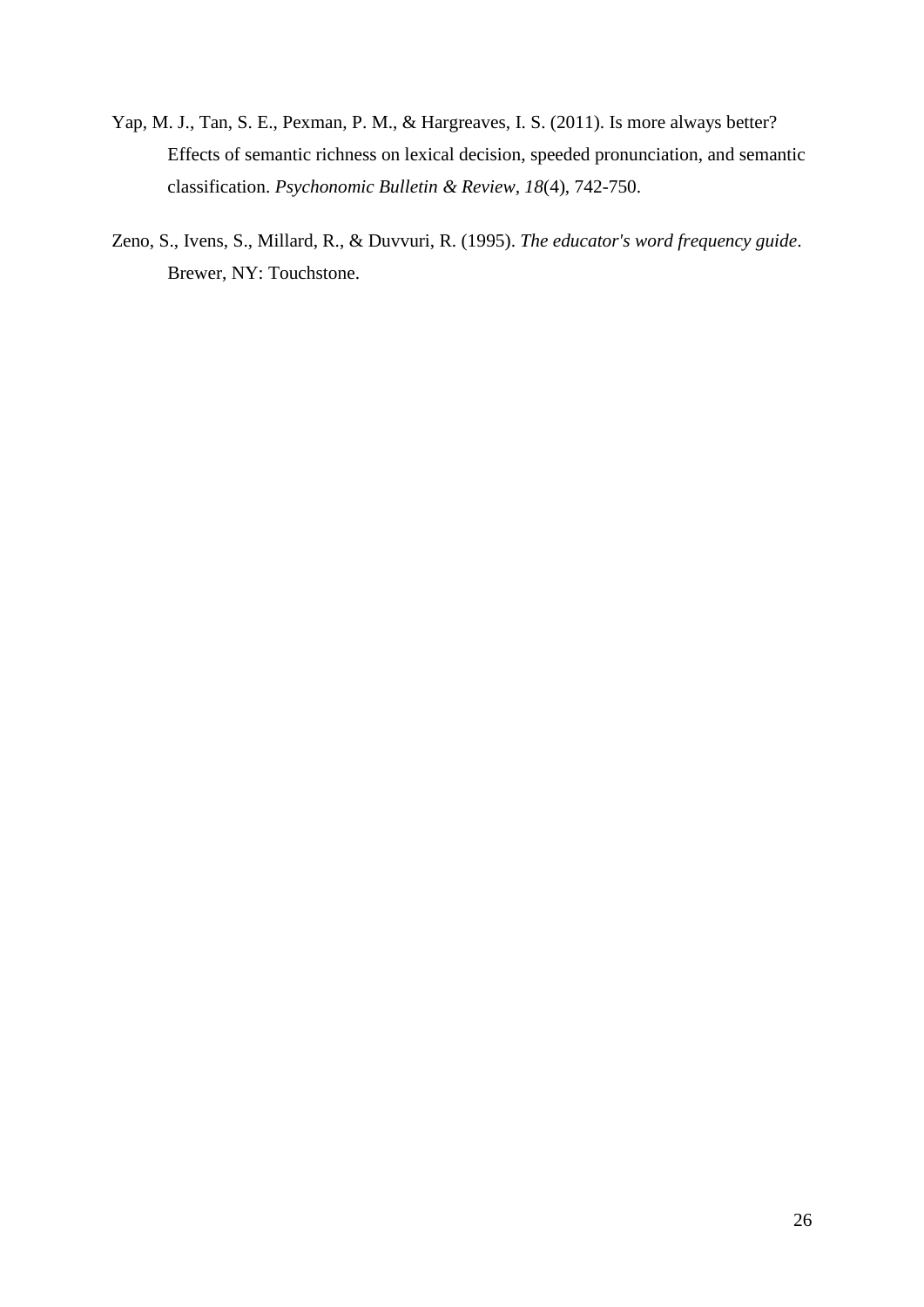## Table 1: Steps in calculating SemD

| Step           | Procedure                                                                           |
|----------------|-------------------------------------------------------------------------------------|
| 1              | Divide each document in the British National Corpus into "contexts" of 1000         |
|                | words.                                                                              |
| 2              | Perform LSA procedure on the 1000-word contexts. This gives LSA vectors             |
|                | for words (as typically used in LSA applications) and vectors for contexts.         |
| 3              | For word $x$ , find all of the contexts in which $x$ appears at least once (if more |
|                | than 2000 contexts, randomly select 2000 for analysis).                             |
| $\overline{4}$ | Using the LSA vectors for contexts, compute the similarity of all pairwise          |
|                | combinations of contexts containing $x$ by taking the cosine of their vectors.      |
| 5              | Take the mean of the cosines, then take the natural log of this and reverse the     |
|                | sign to give the semantic diversity value for $x$ .                                 |

## Table 2: Correlations between lexical-semantic and ambiguity measures

| Variable                      | 2.       | 3.       | 4.       | 5.        | 6.       | 7.        | 8.        |
|-------------------------------|----------|----------|----------|-----------|----------|-----------|-----------|
| 1. Semantic diversity         | $.49***$ | $-51***$ | $-48***$ | $-.26***$ | $.56***$ | $-.35***$ | $.36***$  |
| 2. Log word frequency         |          | $-.07$   | $-20***$ | $.26***$  | $.99***$ | $-.68***$ | $.52***$  |
| 3. Concreteness               |          |          | $.75***$ | $.62***$  | $-.15**$ | $-.02$    | .01       |
| 4. Imageability               |          |          | $- -$    | $.34***$  | $-24***$ | .03       | $-.10$    |
| 5. Context availability       |          |          |          | $-$       | $.20***$ | $-.20**$  | $.16**$   |
| 6. Contextual diversity       |          |          |          |           | --       | $-.68***$ | $.53***$  |
| 7. Contextual distinctiveness |          |          |          |           |          |           | $-.44***$ |
| 8. Log number of senses       |          |          |          |           |          |           | --        |

 $* p < 0.05; ** p < 0.01; *** p < 0.001$ .  $N = 325$  for all variables except contextual distinctiveness, for which  $N = 279$ .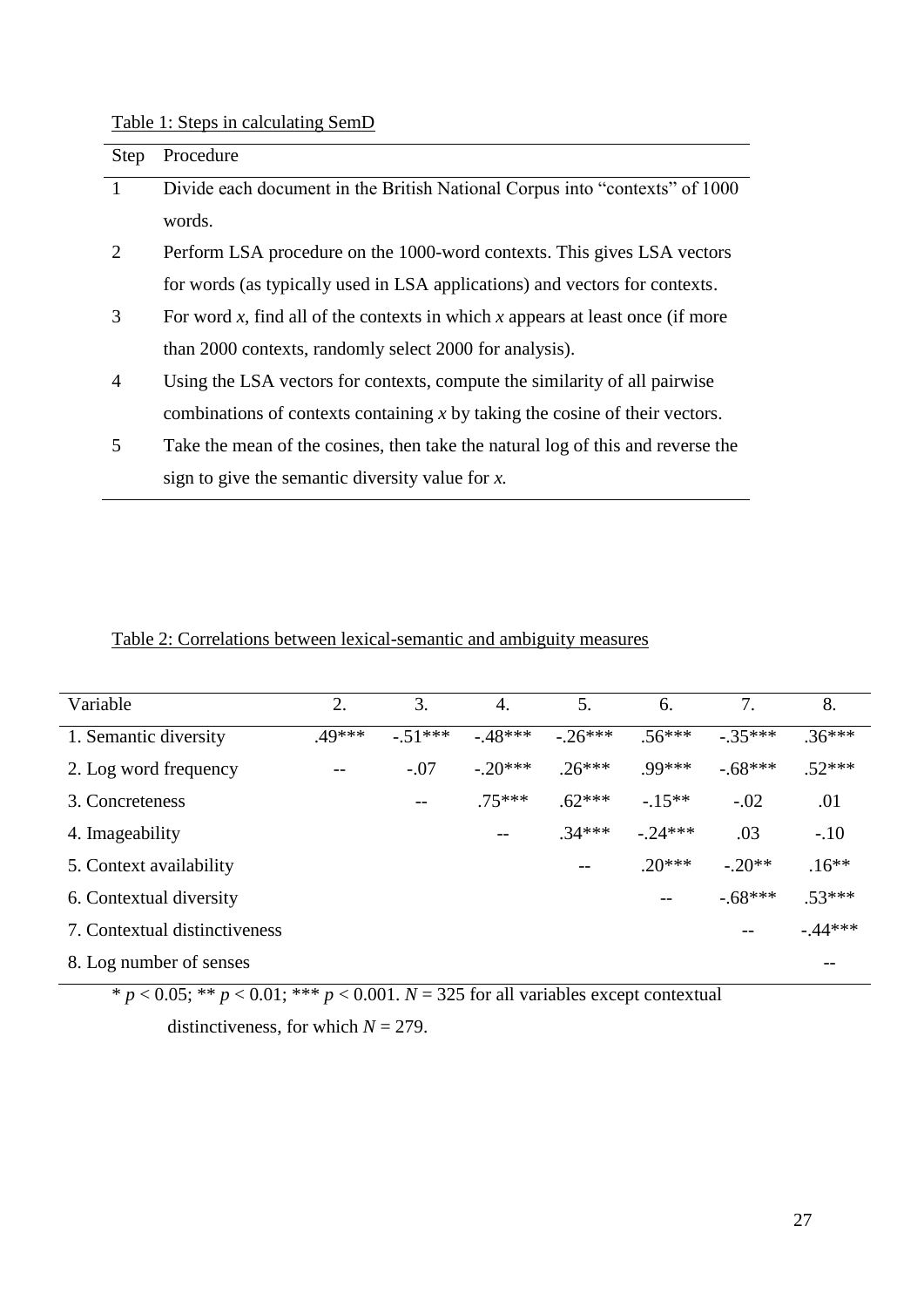| Variable                   | Factor 1 | Factor 2 |
|----------------------------|----------|----------|
| Semantic diversity         | .58      | $-.61$   |
| Log word frequency         | .93      | $-.12$   |
| Concreteness               | $-.11$   | .93      |
| Imageability               | $-.22$   | .82      |
| Context availability       | .24      | .77      |
| Contextual diversity       | .93      | $-21$    |
| Contextual distinctiveness | $-.83$   | $-.15$   |
| Log number of senses       | .64      | $-.05$   |

Table 3: Varimax rotated factor loadings from principal components analysis

Factor loadings with absolute values greater than 0.3 are shown in **bold**.

## Table 4: Properties of high and low SemD trials

| Variable             | High | Low     |
|----------------------|------|---------|
|                      | SemD | SemD    |
| Semantic diversity   | 1.93 | $1.43*$ |
| Log word frequency   | 1.78 | $1.04*$ |
| Imageability         | 3.92 | $5.11*$ |
| Contextual diversity | 3.54 | $2.69*$ |
| Log number of senses | 0.71 | $0.40*$ |

\* indicates high and low SemD conditions differ at  $p < 0.001$ .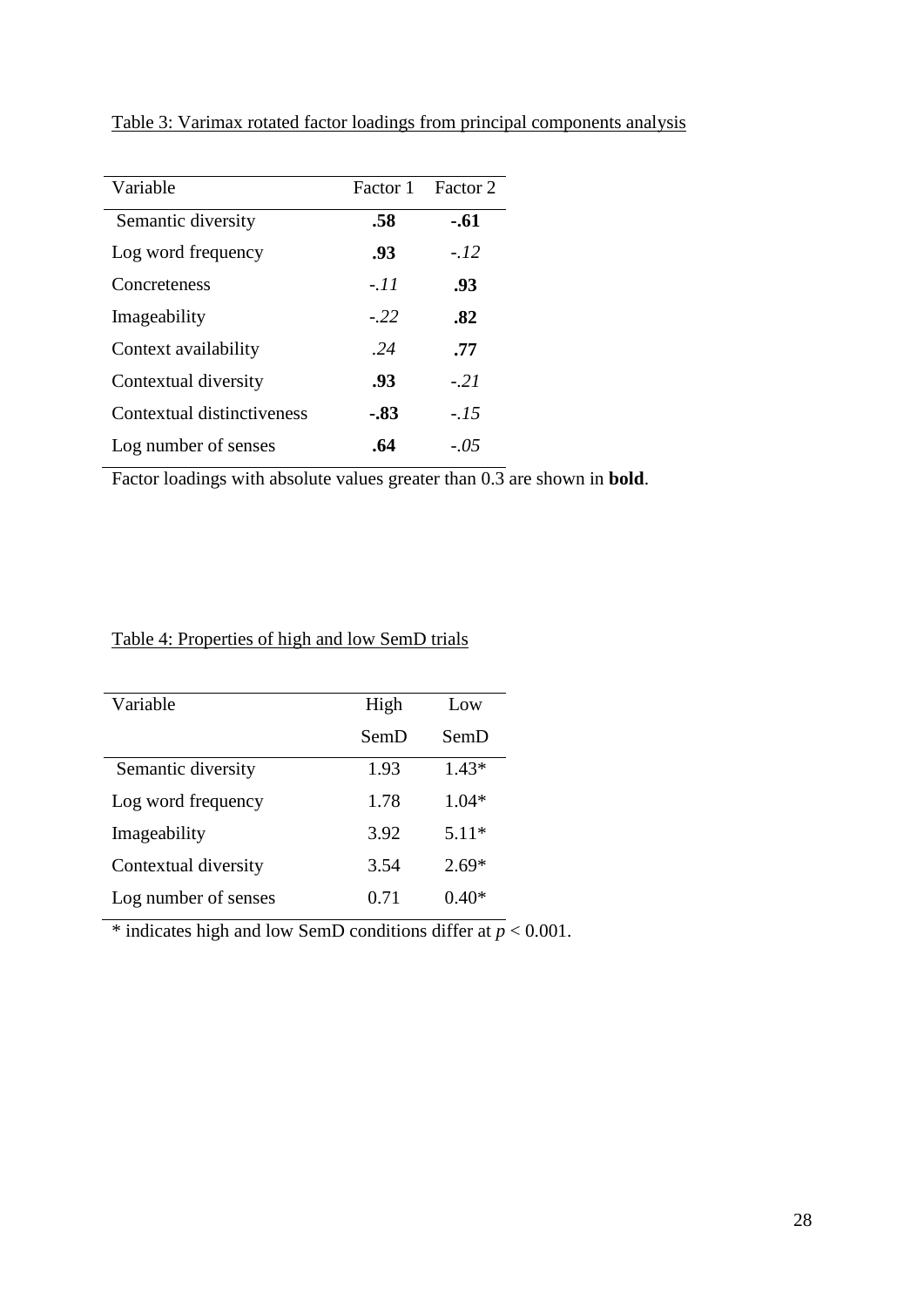Table 5: Correlation matrix for synonym judgement analysis

| Variable                | 2.      | 3.      | 4.      | 5.        | 6.       | 7.       |
|-------------------------|---------|---------|---------|-----------|----------|----------|
| 1. Patients' errors     | $56***$ | $41***$ | .08     | $-47***$  | .11      | .14      |
| 2. Healthy subjects' RT |         | $42***$ | .08     | $-.61***$ | .10      | .02      |
| 3. Semantic diversity   |         |         | $70***$ | $-45***$  | $.73***$ | 57***    |
| 4. Log word frequency   |         |         |         | $-.11$    | $.99***$ | $.67***$ |
| 5. Imageability         |         |         |         |           | $-.15$   | $-.15$   |
| 6. Contextual diversity |         |         |         |           |          | $.68***$ |
| 7. Log number of senses |         |         |         |           |          |          |

 $* p < 0.05; ** p < 0.01; *** p < 0.001. N = 92.$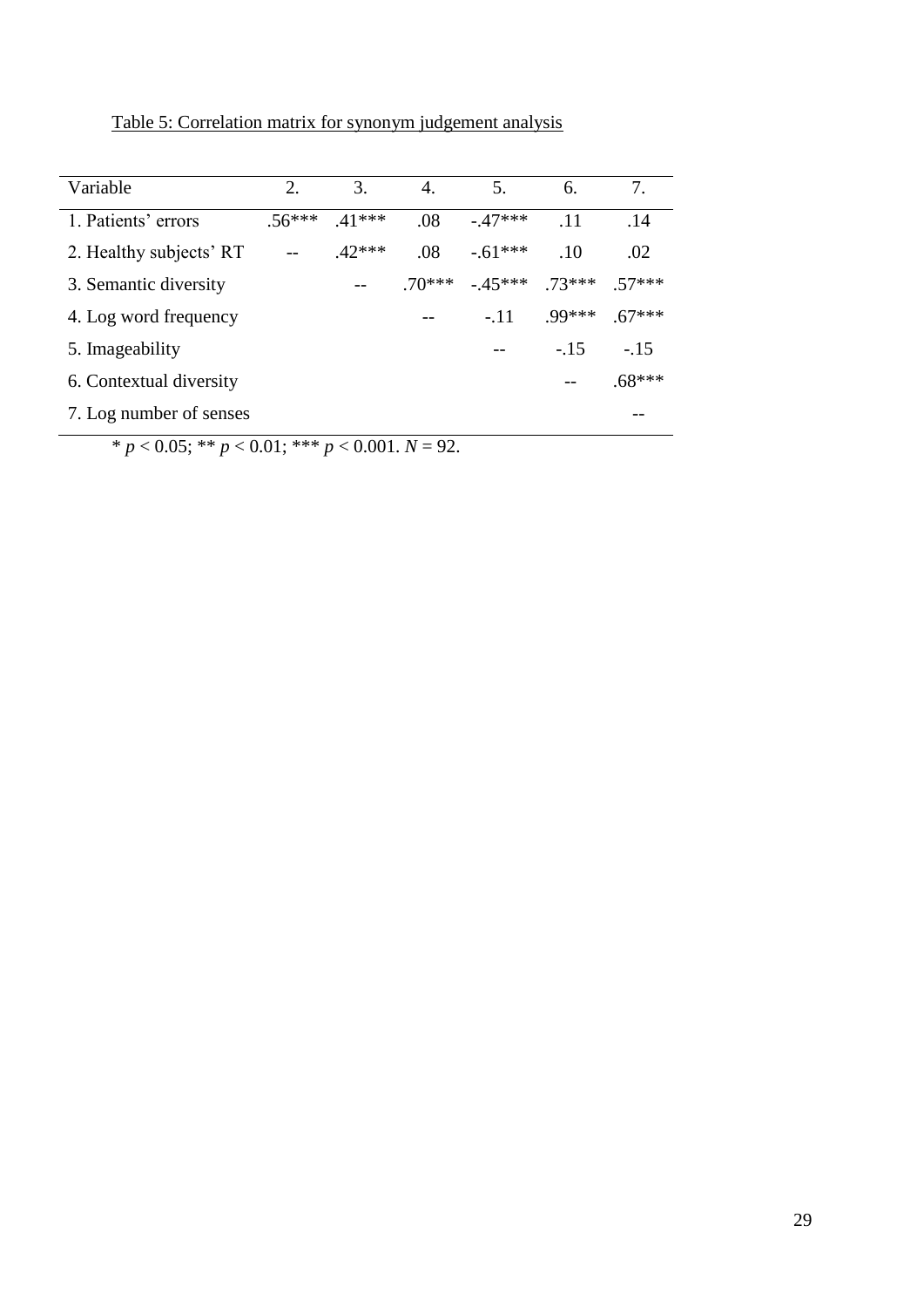|                    |           | Patients' errors |                | Healthy subjects' RT |           |                  |                |              |
|--------------------|-----------|------------------|----------------|----------------------|-----------|------------------|----------------|--------------|
| Predictor          | $R^2$     | $\boldsymbol{B}$ | Standard error | β                    | $R^2$     | $\boldsymbol{B}$ | Standard error | $\beta$      |
| Step 1             | $0.22***$ |                  |                |                      | $0.37***$ |                  |                |              |
| Log frequency      |           | .008             | .03            | .03                  |           | 7.57             | 44.2           | .01          |
| Imageability       |           | $-.064$          | .01            | $-46***$             |           | $-150$           | 20.9           | $-.61***$    |
| Step 2             | $0.31***$ |                  |                |                      | $0.42***$ |                  |                |              |
| Log frequency      |           | $-.088$          | .04            | $-.30*$              |           | $-115$           | 62.5           | $-.22^{(*)}$ |
| Imageability       |           | $-.038$          | .01            | $-.27*$              |           | $-117$           | 23.7           | $-.47***$    |
| Semantic diversity |           | .340             | .10            | $.50***$             |           | 435              | 163            | $.36**$      |

Table 6: Results of regression analyses on synonym judgement accuracy

 $* p < 0.05; ** p < 0.01; ** p < 0.001;$ <sup>(\*)</sup>  $p = 0.069$ .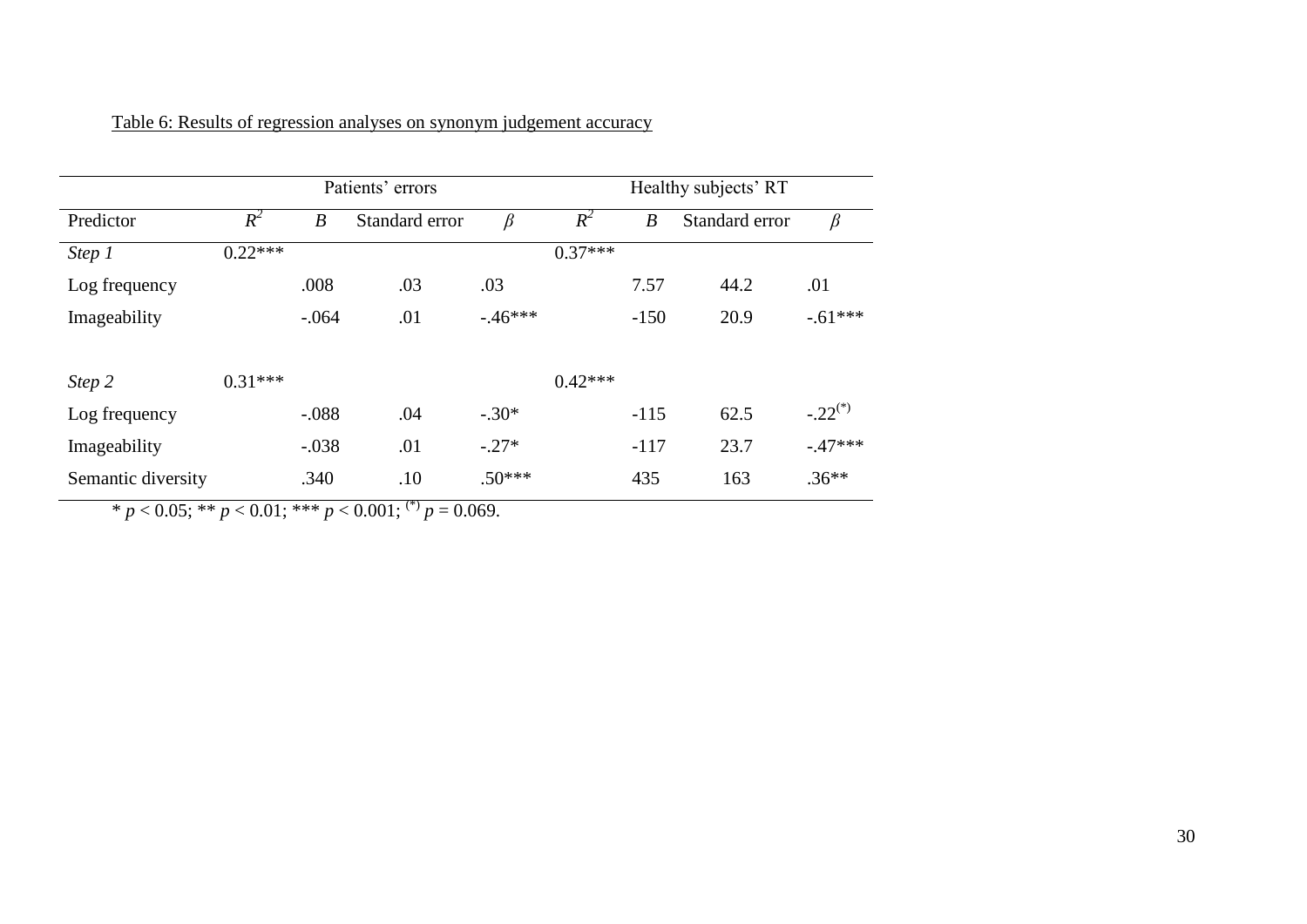### Figure 1: Distribution of words by SemD



**Semantic Diversity**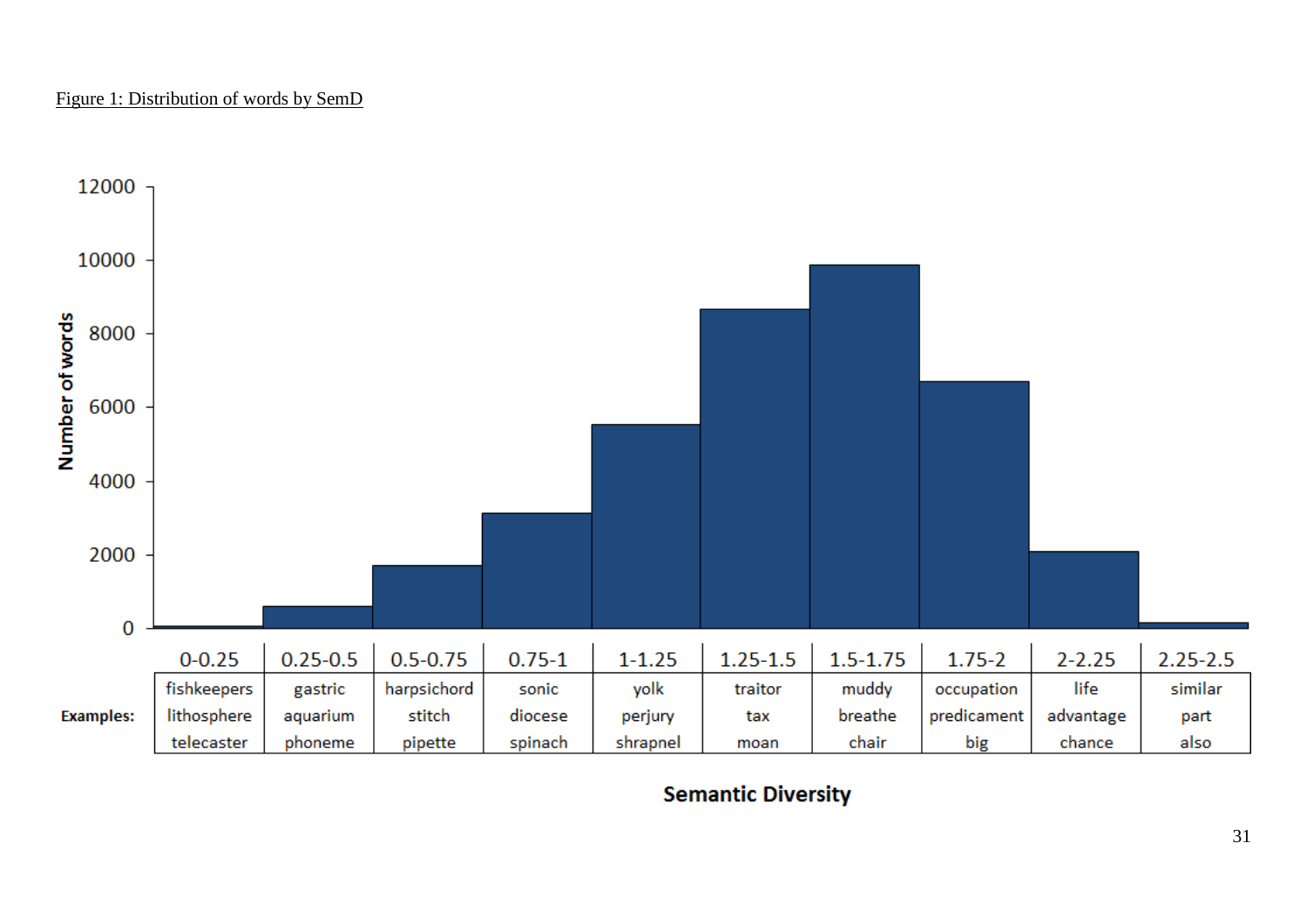### Figure 2: Relationship between SemD and other lexical-semantic variables

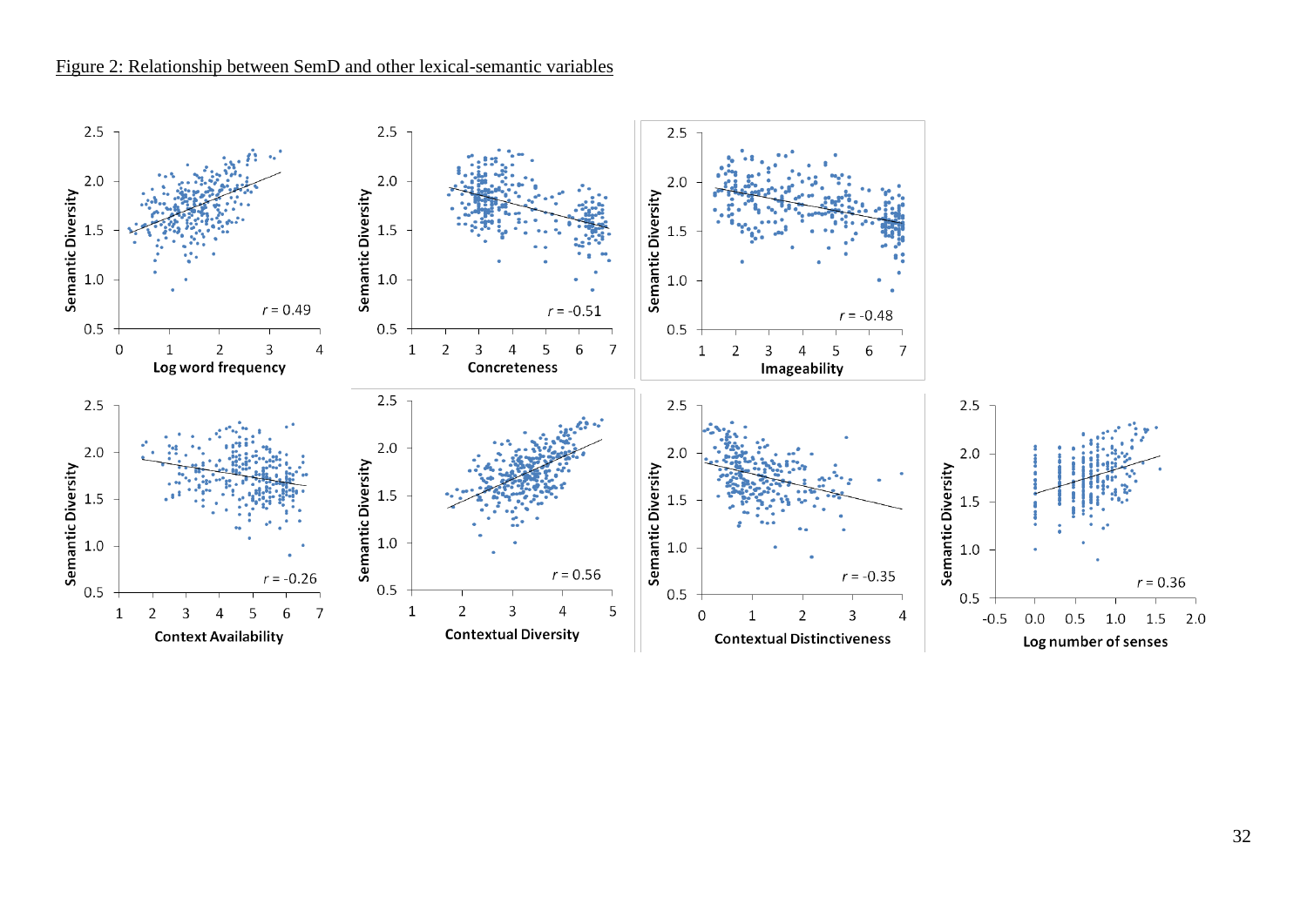## Figure 3: Effects of SemD on synonym judgement in healthy subjects and SA patients



Bars indicate one standard error of the mean.